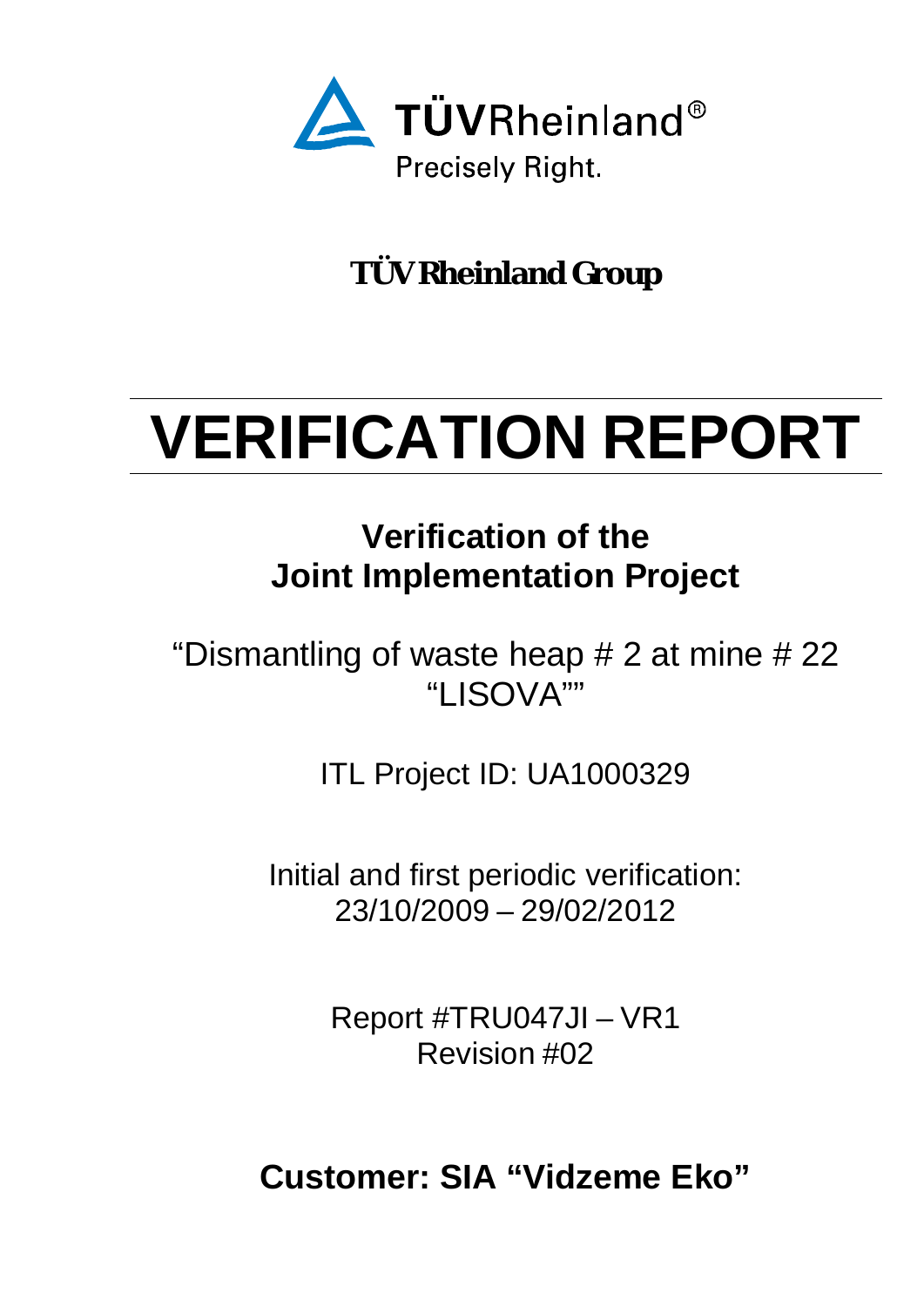

| Date of first issue:<br>14/05/2012 | Project No:<br><b>TRU147JI</b><br>ITL Project ID: UA1000329 |  |
|------------------------------------|-------------------------------------------------------------|--|
| Executor:                          | Organizational unit:                                        |  |
| TÜV Rheinland Group                | TÜV Rheinland Ukraine Ltd.                                  |  |
| Customer:                          | Client ref.:                                                |  |
| SIA "Vidzeme Eko"                  | Gennadiy Ivanenko                                           |  |

#### Summary:

TÜV Rheinland Group/TÜV Rheinland Ukraine has performed the initial and first periodic verification of emission reductions generated by the JI project "Dismantling of waste heap #2 at mine #22 "Lisova"" (ITL Project ID UA1000329) for the period from 23/10/2009 till 29/02/2012.

The purpose of verification is to assess the reductions in anthropogenic emissions by sources or enhancements of anthropogenic removals by sinks generated by a JI project and reported by the project participants through the monitoring report in accordance with paragraph 37 of the JI guidelines.

In our opinion, the emission reductions reported through the monitoring report, version 2.0 dated 21/05/2012 are fairly stated and are accurate and free of material errors, omissions, or misstatements.

During the monitoring period the project has been implemented in accordance with the project design document version 2.0 dated 03/05/2012.

The emission reductions were calculated correctly on the basis of the approved monitoring plan contained in the project design document version 2.0 dated 03/05/2012.

TÜV Rheinland Group/TÜV Rheinland Ukraine is able to verify that the emission reductions generated by the Journal of the minimal of wastelling of wastelling the minimal of the term of the entrancement of the period from 23/10/2009 till 29/02/2012 amount to 1 141 813 tonnes of CO<sub>2</sub> equivalent.

| Report No.:<br><b>TRU047JI-VR1</b>   | Subject Group:<br>J۱                                                                                                |   |                                                                         |
|--------------------------------------|---------------------------------------------------------------------------------------------------------------------|---|-------------------------------------------------------------------------|
| Project title:                       | Dismantling of waste heap # 2 at mine # 22 "Lisova"                                                                 |   |                                                                         |
| Work carried out by:                 | Mr. Dmitry Rakovich - Team Leader, Climate Change Verifier Mally<br>Ms. Ganna Zadnipriana - Climate Change Verifier | 図 | No distribution without<br>permission from the<br>Client or responsible |
| Work verified by:                    |                                                                                                                     |   | organizational unit                                                     |
|                                      | Sans Wabustrie<br>Ms. Iryna Nikolaieva - Internal technical reviewer, d<br>Climate Change Verifier                  |   | Limited distribution                                                    |
| Verification Report approved by:     | Prof., dr. Valery Yakubovsky - Technical Competence<br><b>Center Director</b>                                       |   | Unrestricted<br>distribution                                            |
| Date of this revision:<br>21/05/2012 | Number of pages!<br>Revision No.:<br>35<br>02<br>W Rheinley                                                         |   |                                                                         |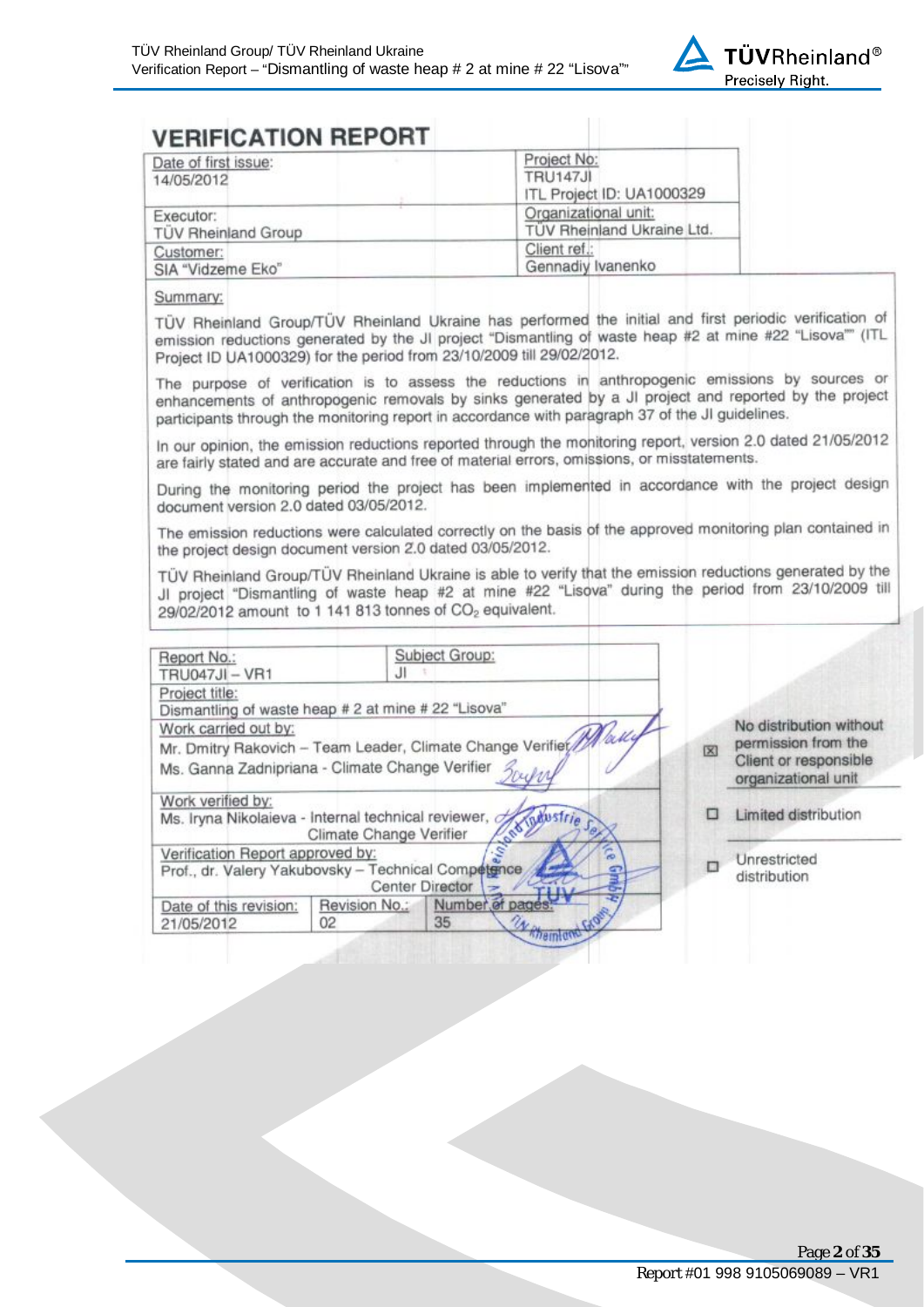

#### **Abbreviations**

| CO <sub>2</sub> | <b>Carbon Dioxide</b>                          |
|-----------------|------------------------------------------------|
| CH <sub>4</sub> | Methane                                        |
| $N_2O$          | Nitrogen Oxide                                 |
| AIE             | <b>Accredited Independent Entity</b>           |
| BЕ              | <b>Baseline Emission</b>                       |
| <b>CAR</b>      | <b>Corrective Action Request</b>               |
| FAR             | <b>Forward Action Request</b>                  |
| <b>CDM</b>      | <b>Clean Development Mechanism</b>             |
| CL              | <b>Clarification Request</b>                   |
| DR              | <b>Document Review</b>                         |
| EIA             | <b>Environmental Impact Assessment</b>         |
| ERU             | <b>Emission Reduction Unit</b>                 |
| FAR             | <b>Forward Action Request</b>                  |
| GHG             | <b>Greenhouse Gas</b>                          |
| I               | Interview                                      |
| JI              | Joint Implementation                           |
| JISC            | Joint Implementation Supervisory Committee     |
| LoA             | Letter of Approval                             |
| LoE             | Letter of Endorsement                          |
| MoV             | <b>Means of Verification</b>                   |
| MΡ              | <b>Monitoring Plan</b>                         |
| OSV             | On Site Visit                                  |
| PDD             | <b>Project Design Document</b>                 |
| PE              | <b>Project Emissions</b>                       |
| <b>SD</b>       | Supporting documentation                       |
| STHS            | <b>Stakeholder Survey</b>                      |
| t               | tonne                                          |
| <b>UNFCCC</b>   | United Nations Framework Convention on Climate |

Change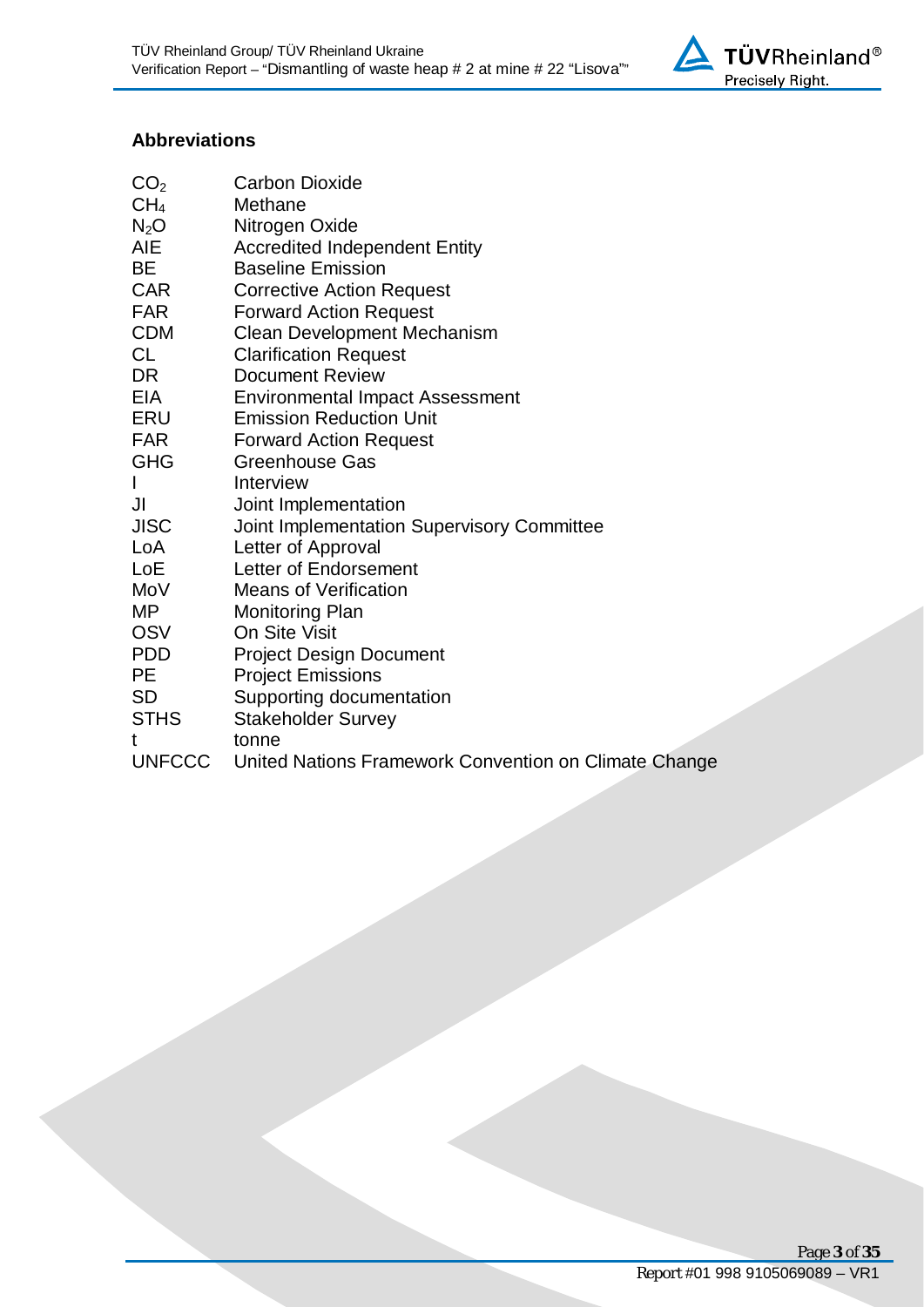

## **TABLE OF CONTENTS**

| 1.  |                                                                             |    |
|-----|-----------------------------------------------------------------------------|----|
| 2.  |                                                                             |    |
| 3.  |                                                                             |    |
| 3.1 | Desk review                                                                 | 8  |
| 3.2 | Interviews with project stakeholders                                        | 11 |
| 3.3 | Resolution of Clarification, Corrective and Forward Action Requests         | 13 |
| 3.4 | <b>Internal Technical Review</b>                                            | 13 |
| 3.5 | <b>Verification team</b>                                                    | 13 |
| 4.  |                                                                             |    |
| 4.1 | Project approval by Parties involved                                        | 14 |
| 4.2 | Project implementation                                                      | 15 |
| 4.3 | Compliance with monitoring plan                                             | 15 |
| 4.4 | Revision of monitoring plan                                                 | 16 |
| 4.5 | Data Management                                                             | 16 |
| 4.6 | Assessment of data and calculation of greenhouse gas emission<br>reductions | 17 |
| 4.7 | Remaining issues, CARs, FARs from previous determination/verification       | 17 |
|     |                                                                             |    |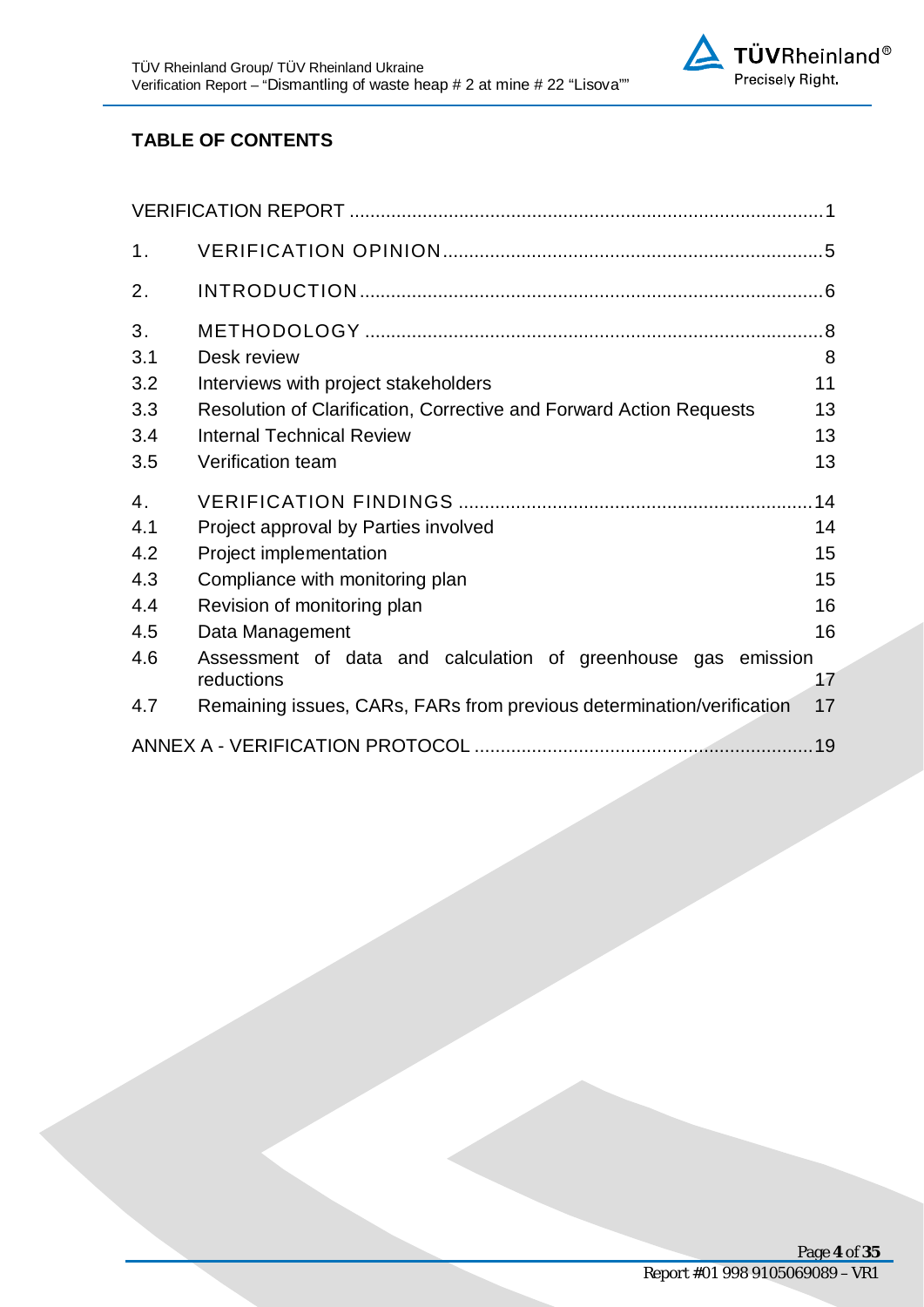

## <span id="page-4-0"></span>**1. VERIFICATION OPINION**

TÜV Rheinland Group/TÜV Rheinland Ukraine has performed the initial and first periodic verification of the emission reductions generated by the JI project "Dismantling of waste heap # 2 at mine # 22 "Lisova"" (ITL Project ID UA1000329) for the period from 23/10/2009 till 29/02/2012.

The project participants are responsible for the collection of data in accordance with the monitoring plan and the reporting of emission reductions generated by the project.

It is responsibility of TÜV Rheinland Group/TÜV Rheinland Ukraine to express an independent verification opinion - conclusion on the verified amount of emission reductions generated by the project and reported by the project participants through the monitoring report, version 2.0 dated 21/05/2012.

TÜV Rheinland Group/TÜV Rheinland Ukraine has assessed the monitoring report on the basis of the monitoring plan contained in the registered project design document version 2.0 dated 03/05/2012 and the monitoring report version 2.0 dated 21/05/2012.

The verification included the assessment of:

- · project implementation in accordance with the project design document (PDD);
- · compliance with the monitoring plan;
- · calculation of emission reductions and expression of a conclusion with a reasonable level of assurance about whether the reported emission reductions data are accurate and free of material errors, omissions, or misstatements;
- · quality and management of data and verification that reported emission reductions data is sufficiently supported by evidence.

TÜV Rheinland Group/TÜV Rheinland Ukraine verification approach draws on an understanding of the risks associated with reporting of GHG emission data and the controls in place to mitigate these. TÜV Rheinland Group/TÜV Rheinland Ukraine planned and performed the verification by obtaining evidence information and explanations that TÜV Rheinland Group/TÜV Rheinland Ukraine considers necessary to give reasonable assurance that reported emission reductions are fairly stated, accurate and free of material errors, omissions, or misstatements.

In TÜV Rheinland's Group/TÜV Rheinland's Ukraine opinion the emission reductions generated by the JI project "Dismantling of waste heap # 2 at mine # 22 "Lisova"" (ITL Project ID UA1000329) for the period from 23/10/2009 till 29/02/2012 are fairly stated, accurate and free of material errors, omissions, or misstatements in the monitoring report, version 2.0 dated 21/05/2012.

The GHG emission reductions were calculated correctly on the basis of the registered project design document version 2.0 dated 03/05/2012.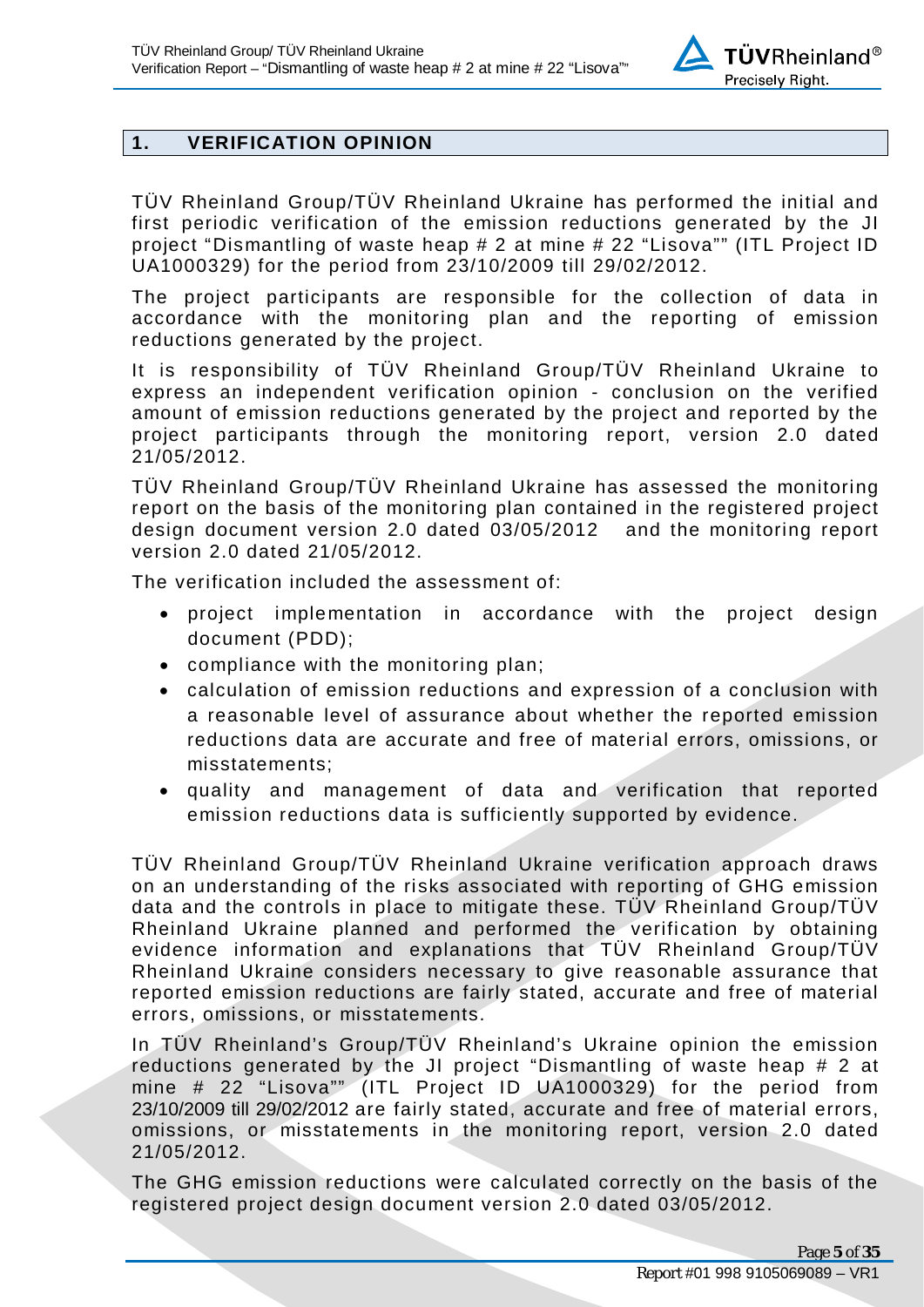

TÜV Rheinland Group/TÜV Rheinland Ukraine is able to verify that the emission reductions generated by the JI project "Dismantling of waste heap #2 at mine #22 "Lisova"" (ITL Project ID UA1000329) for the period from 23/10/2009 till 29/02/2012 amount 1 141 813 tonnes of  $CO<sub>2</sub>$  equivalent.

## <span id="page-5-0"></span>**2. INTRODUCTION**

SIA "Vidzeme EKO" has commissioned TÜV Rheinland Group/TÜV Rheinland Ukraine to carry out the verification of the JI project "Dismantling of waste heap # 2 at mine # 22 "Lisova"" (hereinafter "project") for the period from 23/10/2009 till 29/02/2012. This report contains the findings from the verification and conclusion on the verified amount of emission reductions (verification opinion).

## **2.1 Objective**

The verification is the periodic independent review and *ex post* verification by an Accreditation Independent Entity (AIE) of the monitored reductions in GHG emissions that have occurred as a result of a Joint Implementation (JI) project activity during a defined verification period.

The purpose of the verification is to assess the reductions in anthropogenic emissions by sources or enhancements of anthropogenic removals by sinks generated by a JI project and reported by the project participants through the monitoring report in accordance with paragraph 37 of the JI guidelines. The objective of this verification was to verify emission reductions generated by the JI project "Dismantling of waste heap #2 at mine #22 "Lisova"" for the period from 23/10/2009 till 29/02/2012.

TÜV Rheinland Group/TÜV Rheinland Ukraine is an Accredited Independent Entity by the Joint Implementation Supervisory Committee.

## **2.2 Scope**

The scope of this verification is the assessment of:

- · project implementation in accordance with the project design document (PDD);
- · compliance with the monitoring plan, including the revision of the monitoring plan;
- · calculation of emission reductions and expression of a conclusion with a reasonable level of assurance about whether the reported emission reduction data are accurate and free of material errors, omissions, or misstatements;
- · quality and management of data and verification that reported emission reduction data is sufficiently supported by evidence.

The verification is not meant to provide any consulting towards the Client.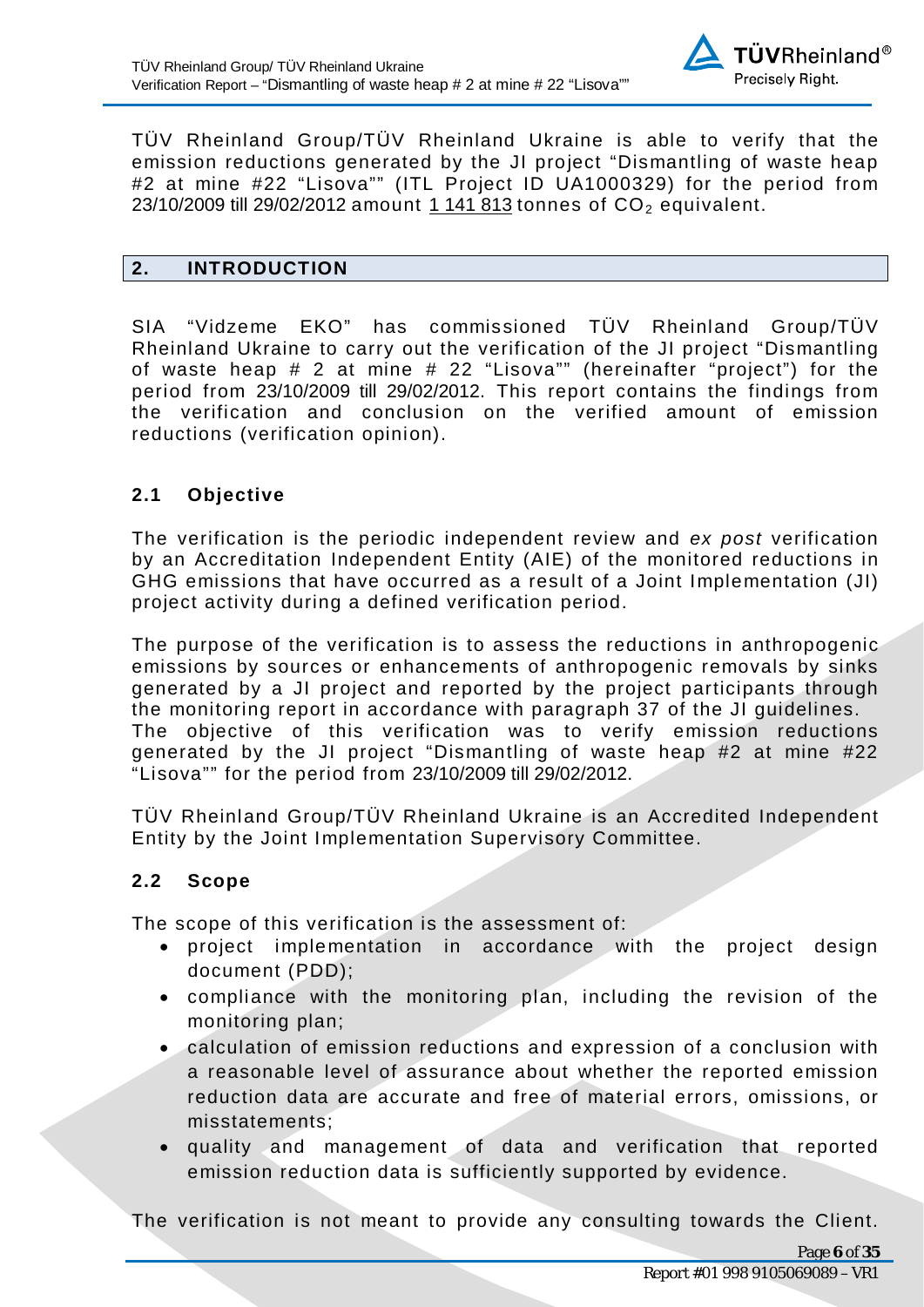

However, stated requests for clarifications and/or corrective actions, forward action requests may provide input for corrective actions in order to provide for more accurate future monitoring and reporting.

## **2.3 JI Project Description**

The brief information regarding the project activity is provided in table 1. **Table 1 - JI project brief information** 

| <b>Project Parties</b>      | 1. Ukraine (host Party).                            |
|-----------------------------|-----------------------------------------------------|
|                             |                                                     |
| involved:                   | 2. Republic of Latvia                               |
| Title of the project:       | Dismantling of waste heap # 2 at mine # 22 "Lisova" |
| <b>Type of JI activity:</b> | Large-scale                                         |
| <b>ITL Project ID:</b>      | UA1000329                                           |
| <b>Baseline and</b>         | JI specific approach                                |
| monitoring                  |                                                     |
| methodology:                |                                                     |
| <b>Project entity</b>       | SIA "Vidzeme Eko"                                   |
| participant:                |                                                     |
| Other project               | LLC «Trading House «Metalprom»                      |
| participants:               |                                                     |
| <b>Location of the</b>      | Ukraine, Donetsk region, Torez district, Urban      |
| project:                    | village Pelagyivka                                  |
| <b>Crediting period of</b>  | $23/10/2009 - 31/12/2012$                           |
| the project:                |                                                     |
| Period verified in          | 23/10/2009 - 29/02/2012                             |
| this report:                |                                                     |
| Period verified in          | N/A                                                 |
| previous                    |                                                     |
| verification report:        |                                                     |

Proposed project provides a complete dismantling of the dump at mine # 22 "LISOVA", followed by reclamation of land by restoring the fertile layer. During dismantling of dump the rock mass of dump will be fully utilized, and the received coal will replace coal, which must be produced by mine way. As the result of project, the opportunity of self - ignition of heap will be eliminated.

During dismantling of dump it will be dismantling of the rock mass by special technics, loading into trucks, and transportation to the beneficiation factory LLC "PC" Donetsk coal fuel" for further enrichment, in which the coal concentrate will be obtained. This product is further directed to boiler houses for burning as fuel. Thus, rock mass of dump will be fully utilized, and the received coal will replace coal, which must be produced by mine way. As the result of project, the opportunity of self-ignition of heap will be eliminated. An important component of the project is its second phase complex reclamation of area by restoring its fertile layer and the full restoration of natural ecological community.

The proposed project is aimed at reducing anthropogenic emissions created by: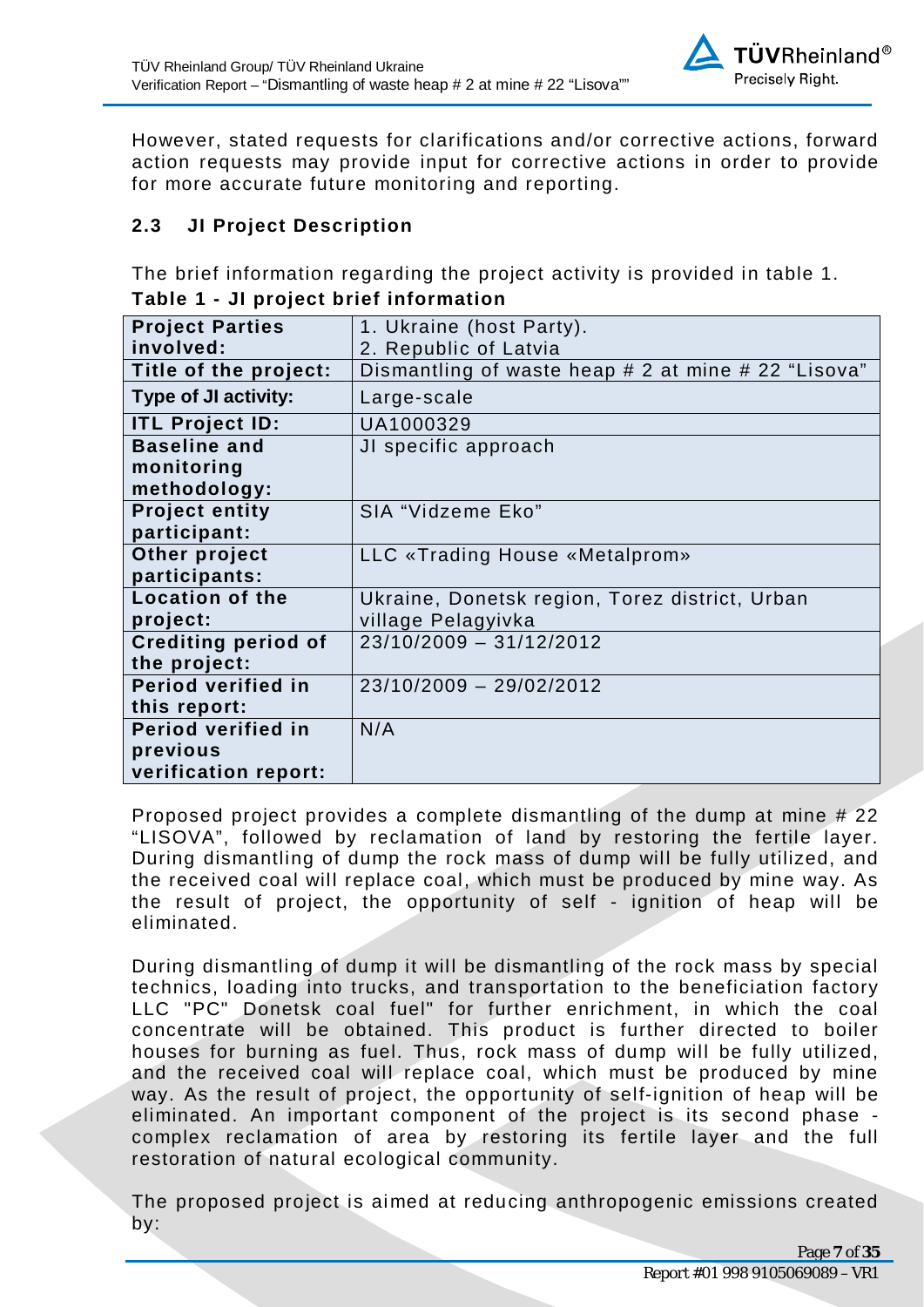

 - Eliminate sources of greenhouse gases associated with burning waste heaps, by extracting coal from the rock dumps;

- Reduce uncontrolled emissions of methane due to replacement of coal that would have been extract mine way;

- Reduce electricity consumption at waste heap dismantling in comparison with electricity consumption at coal mine.

The project has been registered as Track 1 JI project with the PDD version 2.0 dated 03/05/2012. The documentation on the project including the PDD, approval by the host Party, Determination report is available at:

<[http://ji.unfccc.int/JIITLProject/DB/YOG1RHBX2UD6R5ZG9QTB84MT26WITY/details](http://ji.unfccc.int/JIITLProject/DB/0RQXGLUAS7ETAGMUQZWFQPJLN1SIAW/details)>

#### <span id="page-7-0"></span>**3. METHODOLOGY**

The verification process has been carried out using internal procedures of TÜV Rheinland Group/TÜV Rheinland Ukraine. In order to ensure transparency, a Verification protocol (Annex A to Verification report) was customized for the project, according to the Annex to "Joint Implementation Determination and Verification Manual", version 01. The Verification protocol shows, in a transparent manner, criteria (requirements) and results of verification.

The verification consists of the following three phases:

I) a desk review of the monitoring report including analysis of the compliance of the monitoring plan with the monitoring methodology;

II) follow-up interviews with project stakeholders including on site visit;

III) the resolution of outstanding issues and the issuance of the final verification report and opinion.

The following subsections outline each step in more detail.

#### <span id="page-7-1"></span>**3.1 Desk review**

Project participants provided TÜV Rheinland Group/TÜV Rheinland Ukraine all the necessary documents for document review. The monitoring report version 1.0 dated 07/04/2012 was assessed as part of the verification. In addition, the project's Project Design Document version 2.0 dated 03/05/2012 and project's Determination Report No. #TRU047JI – DR dated 03/05/2012 were also reviewed. Supporting documents, such as, sales invoice, contract with beneficiation factory, quality certificate of coal, passports of measuring equipment etc. were available during on site visit.

The information and formulae provided in the monitoring report was compared with PDD and stated data sources.

To address TÜV Rheinland Group/TÜV Rheinland Ukraine corrective action and clarification requests, project participants revised the monitoring report and resubmitted it as version 2.0 dated 21/05/2012.

The verification findings presented in this report relate to the monitoring report version 2.0 dated 21/05/2012 and project as described in the PDD version 2.0 dated 03/05/2012.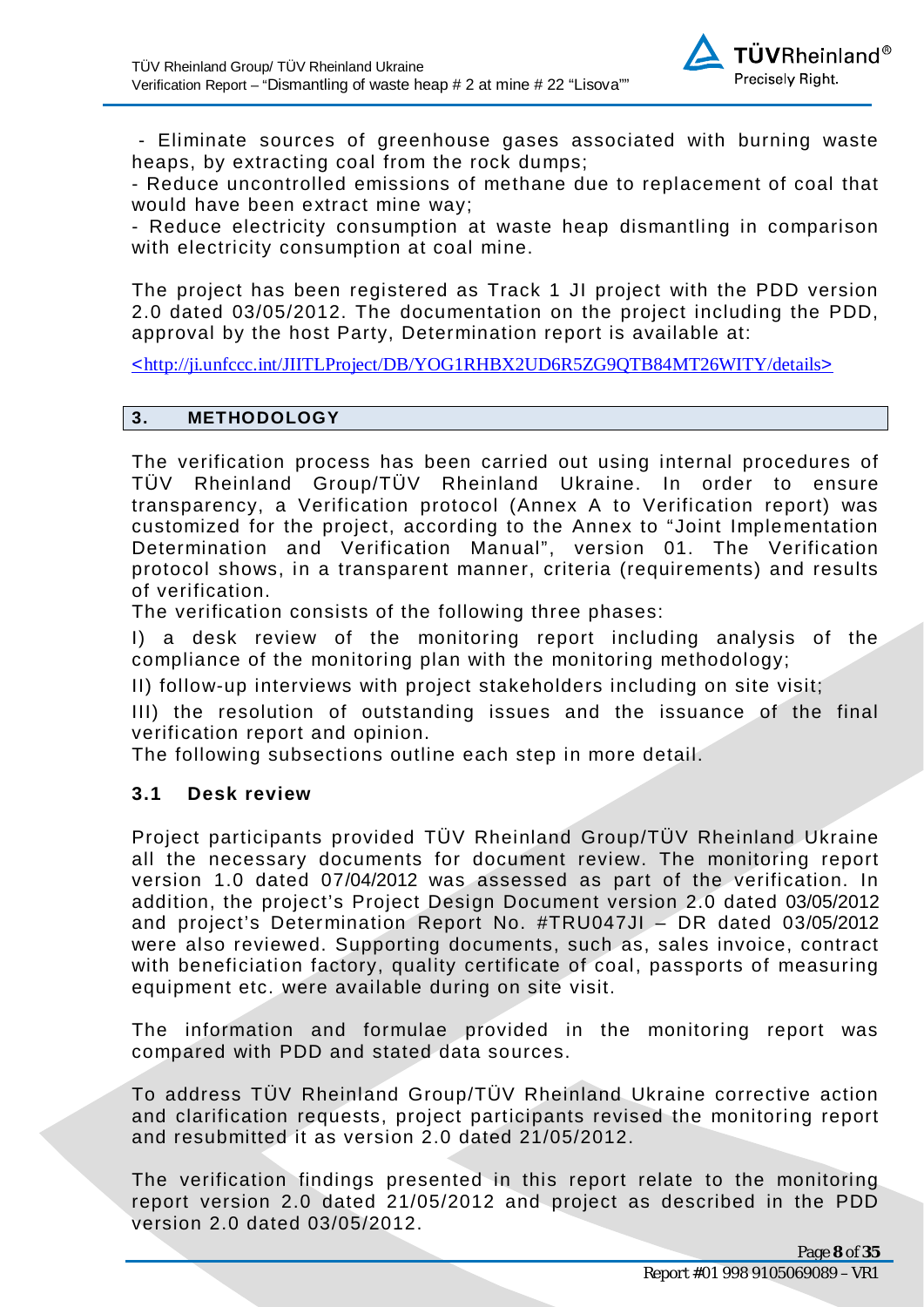

The following tables outline the documentation reviewed during the verification. Documents provided by LLC «Trading House «Metalprom» and SIA "Vidzeme Eko" that relate directly to the components of the project are indicated in table 2. Background documents related to the monitoring and/or methodologies employed in the monitoring or other reference documents are provided in table 3.

#### **Table 2 - Category 1 Documents**

| No.            | Title of the document                                                                                                    |
|----------------|--------------------------------------------------------------------------------------------------------------------------|
| /1/            | PDD "Dismantling of waste heap # 2 at mine # 22 "Lisova"", version<br>2.0 dated 03/05/2012.                              |
| $\frac{12}{1}$ | Determination report of the project "Dismantling of waste heap # 2 at<br>mine # 22 "Lisova"" version 02 dated 06/04/2012 |
| /3/            | Monitoring report, version 1.0 dated 26/04/2012.                                                                         |
| /4/            | Monitoring report, version 2.0 dated 21/05/2012.                                                                         |
| /5/            | Emission reduction calculation spreadsheet (Calculation1MR_xlsx).                                                        |
| /6/            | Emission reduction calculation spreadsheet (Calculation2MR_xlsx).                                                        |
| 171            | "Joint implementation determination and verification manual", version<br>01. JISC.                                       |
| /8/            | "Guidance on Criteria for Baseline Setting and Monitoring", version<br> 03, JISC.                                        |
| /9/            | National Inventory Report of Ukraine 1990 – 2009                                                                         |
| /10/           | Letter of Approval from SEIA of Ukraine #1221/23/7 from 10/05/2012                                                       |
| /11/           | Letter of approval from Republic of Latvia #12.2-02/7838/7753 from<br>11/05/2012                                         |

## **Table 3 - Category 2 Documents**

| No             | <b>Name of document</b>                                                                                                                             |
|----------------|-----------------------------------------------------------------------------------------------------------------------------------------------------|
| 11/            | Delivery and Acceptance act from 23/10/2009 between LLC "GP<br>"Ecobezpeka" and LLC "Trading House "Metalprom"                                      |
| $\frac{12}{1}$ | Contract # 2009-10-196 from 23/10/2009 between LLC "GP"<br>Ecobezpeka " and LLC "Trading House "Metalprom"                                          |
| /3/            | Contract # 2009-10-201 from 23/10/2009 between PE<br>"Stroymehanizatsiya" and LLC "Trading House "Metalprom"                                        |
| /4/            | Supply Agreement from 10/11/2009 between LLC "Trading House<br>"Metalprom" and LLC "PROMEKORESURS"                                                  |
| /5/            | Contract of service providing $#$ 183-14/10/2009 from<br>26/10/2009 weighing between PE "Stroymehanizatsiya" and LLC "<br>Trading House "Metalprom" |
| /6/            | Passport of the waste heap at mine #22 "Lisova" n / c<br>"Torezantratsyt."                                                                          |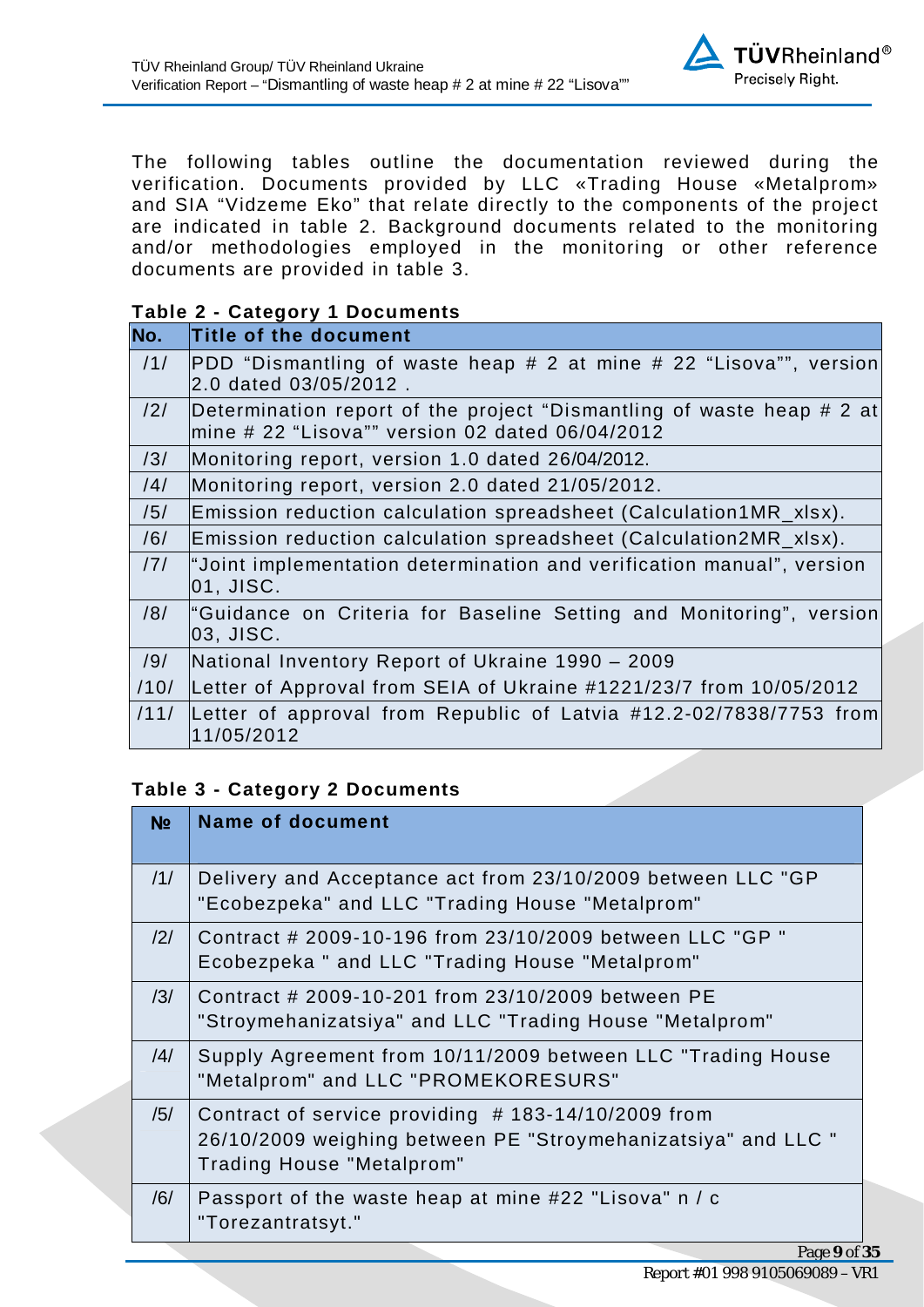

| 7 <br>Contract # 24/10/09P 24/10/2009 between LLC " Trading House<br>"Metalprom" and "PC "Donetsk coal fuel"<br>Certificate of metrological attestation №259 of 21.07.2011, the<br>/8/<br>scales of automobile electronic tenzometric VTA-60 № 070900966<br>Certificate of metrological attestation №288 of 08.08.2010, the<br>/9/<br>scales of automobile electronic tenzometric VTA-60 № 070900966<br>Certificate of metrological attestation №321 of 04.08.2009, the<br>/10/<br>scales of automobile electronic tenzometric VTA-60 № 070900966<br>Delivery and Acceptance act of rock mass from 30/11/2009 to<br>/11/<br>Contract number 24/10/09 T from 10/24/2009 on 68435.065 tons<br>Delivery and Acceptance act of coal from 30.11.2009 to the<br>/12/<br>Contract number 24/10/09 T from 24/10/2009 on 22813.075 tons<br>/13/ The balance of processing raw materials to the contract number<br>24/10/09 T from 24/10/2009 for November 2009<br>Delivery and Acceptance act of rock mass from 31.12.2009 to<br>/14/<br>Contract number 24/10/09 T from 10/24/2009 on 72 105.125 tons<br>Delivery and Acceptance act of coal from 31.12.2009 to the<br>/15/<br>Contract number 24/10/09 T from 24/10/2009 on 27 146.245 tons<br>/16/<br>The balance of processing raw materials to the contract number<br>24/10/09 T from 24/10/2009 for December 2009<br>/17/<br>Delivery and Acceptance act of rock mass from 01/01/2010 -<br>31/12/2010 to Contract number 24/10/09  from 10/24/2009 on<br>610 543.185 tons<br>/18/<br>Delivery and Acceptance act of coal from 01/01/2010<br>31/12/2010 to the Contract number 24/10/09 Tfrom 24/10/2009 on<br>194 608.93 tons<br>$/19/$ The balance of processing raw materials to the contract number<br>24/10/09 T from 24/10/2009 from January to December 2010<br>/20/<br>Delivery and Acceptance act of rock mass from 01/01/2011 -<br>31/12/2011 to Contract number 24/10/09 Tfrom 10/24/2009 on<br>674 850.35 tons<br>/21/<br>from 01/01/2011<br>Delivery and Acceptance act of coal<br>31/12/2011 to the Contract number 24/10/09 T from 24/10/2009 on<br>226 750 tons<br>The balance of processing raw materials to the contract number<br>/22/<br>24/10/09 T from 24/10/2009 from January to December 2011<br>Delivery and Acceptance act of rock mass from 31.01.2012 to<br>/23/<br>Contract number 24/10/09 T from 10/24/2009 on 93 222.125 tons<br>Delivery and Acceptance act of coal from 31.01.2011 to the<br>$\left 24\right $<br>Contract number 24/10/09 T from 24/10/2009 on 34 721.135 tons<br>The balance of processing raw materials to the contract number<br>/25/<br>24/10/09N from 24/10/2009 for January 2012<br>/26/<br>Delivery and Acceptance act of rock mass from 29.02.2012 to |               |
|--------------------------------------------------------------------------------------------------------------------------------------------------------------------------------------------------------------------------------------------------------------------------------------------------------------------------------------------------------------------------------------------------------------------------------------------------------------------------------------------------------------------------------------------------------------------------------------------------------------------------------------------------------------------------------------------------------------------------------------------------------------------------------------------------------------------------------------------------------------------------------------------------------------------------------------------------------------------------------------------------------------------------------------------------------------------------------------------------------------------------------------------------------------------------------------------------------------------------------------------------------------------------------------------------------------------------------------------------------------------------------------------------------------------------------------------------------------------------------------------------------------------------------------------------------------------------------------------------------------------------------------------------------------------------------------------------------------------------------------------------------------------------------------------------------------------------------------------------------------------------------------------------------------------------------------------------------------------------------------------------------------------------------------------------------------------------------------------------------------------------------------------------------------------------------------------------------------------------------------------------------------------------------------------------------------------------------------------------------------------------------------------------------------------------------------------------------------------------------------------------------------------------------------------------------------------------------------------------------------------------------------------------------------------------------------------------------------------------------------------------------------|---------------|
|                                                                                                                                                                                                                                                                                                                                                                                                                                                                                                                                                                                                                                                                                                                                                                                                                                                                                                                                                                                                                                                                                                                                                                                                                                                                                                                                                                                                                                                                                                                                                                                                                                                                                                                                                                                                                                                                                                                                                                                                                                                                                                                                                                                                                                                                                                                                                                                                                                                                                                                                                                                                                                                                                                                                                              |               |
|                                                                                                                                                                                                                                                                                                                                                                                                                                                                                                                                                                                                                                                                                                                                                                                                                                                                                                                                                                                                                                                                                                                                                                                                                                                                                                                                                                                                                                                                                                                                                                                                                                                                                                                                                                                                                                                                                                                                                                                                                                                                                                                                                                                                                                                                                                                                                                                                                                                                                                                                                                                                                                                                                                                                                              |               |
|                                                                                                                                                                                                                                                                                                                                                                                                                                                                                                                                                                                                                                                                                                                                                                                                                                                                                                                                                                                                                                                                                                                                                                                                                                                                                                                                                                                                                                                                                                                                                                                                                                                                                                                                                                                                                                                                                                                                                                                                                                                                                                                                                                                                                                                                                                                                                                                                                                                                                                                                                                                                                                                                                                                                                              |               |
|                                                                                                                                                                                                                                                                                                                                                                                                                                                                                                                                                                                                                                                                                                                                                                                                                                                                                                                                                                                                                                                                                                                                                                                                                                                                                                                                                                                                                                                                                                                                                                                                                                                                                                                                                                                                                                                                                                                                                                                                                                                                                                                                                                                                                                                                                                                                                                                                                                                                                                                                                                                                                                                                                                                                                              |               |
|                                                                                                                                                                                                                                                                                                                                                                                                                                                                                                                                                                                                                                                                                                                                                                                                                                                                                                                                                                                                                                                                                                                                                                                                                                                                                                                                                                                                                                                                                                                                                                                                                                                                                                                                                                                                                                                                                                                                                                                                                                                                                                                                                                                                                                                                                                                                                                                                                                                                                                                                                                                                                                                                                                                                                              |               |
|                                                                                                                                                                                                                                                                                                                                                                                                                                                                                                                                                                                                                                                                                                                                                                                                                                                                                                                                                                                                                                                                                                                                                                                                                                                                                                                                                                                                                                                                                                                                                                                                                                                                                                                                                                                                                                                                                                                                                                                                                                                                                                                                                                                                                                                                                                                                                                                                                                                                                                                                                                                                                                                                                                                                                              |               |
|                                                                                                                                                                                                                                                                                                                                                                                                                                                                                                                                                                                                                                                                                                                                                                                                                                                                                                                                                                                                                                                                                                                                                                                                                                                                                                                                                                                                                                                                                                                                                                                                                                                                                                                                                                                                                                                                                                                                                                                                                                                                                                                                                                                                                                                                                                                                                                                                                                                                                                                                                                                                                                                                                                                                                              |               |
|                                                                                                                                                                                                                                                                                                                                                                                                                                                                                                                                                                                                                                                                                                                                                                                                                                                                                                                                                                                                                                                                                                                                                                                                                                                                                                                                                                                                                                                                                                                                                                                                                                                                                                                                                                                                                                                                                                                                                                                                                                                                                                                                                                                                                                                                                                                                                                                                                                                                                                                                                                                                                                                                                                                                                              |               |
|                                                                                                                                                                                                                                                                                                                                                                                                                                                                                                                                                                                                                                                                                                                                                                                                                                                                                                                                                                                                                                                                                                                                                                                                                                                                                                                                                                                                                                                                                                                                                                                                                                                                                                                                                                                                                                                                                                                                                                                                                                                                                                                                                                                                                                                                                                                                                                                                                                                                                                                                                                                                                                                                                                                                                              |               |
|                                                                                                                                                                                                                                                                                                                                                                                                                                                                                                                                                                                                                                                                                                                                                                                                                                                                                                                                                                                                                                                                                                                                                                                                                                                                                                                                                                                                                                                                                                                                                                                                                                                                                                                                                                                                                                                                                                                                                                                                                                                                                                                                                                                                                                                                                                                                                                                                                                                                                                                                                                                                                                                                                                                                                              |               |
|                                                                                                                                                                                                                                                                                                                                                                                                                                                                                                                                                                                                                                                                                                                                                                                                                                                                                                                                                                                                                                                                                                                                                                                                                                                                                                                                                                                                                                                                                                                                                                                                                                                                                                                                                                                                                                                                                                                                                                                                                                                                                                                                                                                                                                                                                                                                                                                                                                                                                                                                                                                                                                                                                                                                                              |               |
|                                                                                                                                                                                                                                                                                                                                                                                                                                                                                                                                                                                                                                                                                                                                                                                                                                                                                                                                                                                                                                                                                                                                                                                                                                                                                                                                                                                                                                                                                                                                                                                                                                                                                                                                                                                                                                                                                                                                                                                                                                                                                                                                                                                                                                                                                                                                                                                                                                                                                                                                                                                                                                                                                                                                                              |               |
|                                                                                                                                                                                                                                                                                                                                                                                                                                                                                                                                                                                                                                                                                                                                                                                                                                                                                                                                                                                                                                                                                                                                                                                                                                                                                                                                                                                                                                                                                                                                                                                                                                                                                                                                                                                                                                                                                                                                                                                                                                                                                                                                                                                                                                                                                                                                                                                                                                                                                                                                                                                                                                                                                                                                                              |               |
|                                                                                                                                                                                                                                                                                                                                                                                                                                                                                                                                                                                                                                                                                                                                                                                                                                                                                                                                                                                                                                                                                                                                                                                                                                                                                                                                                                                                                                                                                                                                                                                                                                                                                                                                                                                                                                                                                                                                                                                                                                                                                                                                                                                                                                                                                                                                                                                                                                                                                                                                                                                                                                                                                                                                                              |               |
|                                                                                                                                                                                                                                                                                                                                                                                                                                                                                                                                                                                                                                                                                                                                                                                                                                                                                                                                                                                                                                                                                                                                                                                                                                                                                                                                                                                                                                                                                                                                                                                                                                                                                                                                                                                                                                                                                                                                                                                                                                                                                                                                                                                                                                                                                                                                                                                                                                                                                                                                                                                                                                                                                                                                                              |               |
|                                                                                                                                                                                                                                                                                                                                                                                                                                                                                                                                                                                                                                                                                                                                                                                                                                                                                                                                                                                                                                                                                                                                                                                                                                                                                                                                                                                                                                                                                                                                                                                                                                                                                                                                                                                                                                                                                                                                                                                                                                                                                                                                                                                                                                                                                                                                                                                                                                                                                                                                                                                                                                                                                                                                                              |               |
|                                                                                                                                                                                                                                                                                                                                                                                                                                                                                                                                                                                                                                                                                                                                                                                                                                                                                                                                                                                                                                                                                                                                                                                                                                                                                                                                                                                                                                                                                                                                                                                                                                                                                                                                                                                                                                                                                                                                                                                                                                                                                                                                                                                                                                                                                                                                                                                                                                                                                                                                                                                                                                                                                                                                                              |               |
|                                                                                                                                                                                                                                                                                                                                                                                                                                                                                                                                                                                                                                                                                                                                                                                                                                                                                                                                                                                                                                                                                                                                                                                                                                                                                                                                                                                                                                                                                                                                                                                                                                                                                                                                                                                                                                                                                                                                                                                                                                                                                                                                                                                                                                                                                                                                                                                                                                                                                                                                                                                                                                                                                                                                                              |               |
|                                                                                                                                                                                                                                                                                                                                                                                                                                                                                                                                                                                                                                                                                                                                                                                                                                                                                                                                                                                                                                                                                                                                                                                                                                                                                                                                                                                                                                                                                                                                                                                                                                                                                                                                                                                                                                                                                                                                                                                                                                                                                                                                                                                                                                                                                                                                                                                                                                                                                                                                                                                                                                                                                                                                                              |               |
|                                                                                                                                                                                                                                                                                                                                                                                                                                                                                                                                                                                                                                                                                                                                                                                                                                                                                                                                                                                                                                                                                                                                                                                                                                                                                                                                                                                                                                                                                                                                                                                                                                                                                                                                                                                                                                                                                                                                                                                                                                                                                                                                                                                                                                                                                                                                                                                                                                                                                                                                                                                                                                                                                                                                                              | Page 10 of 35 |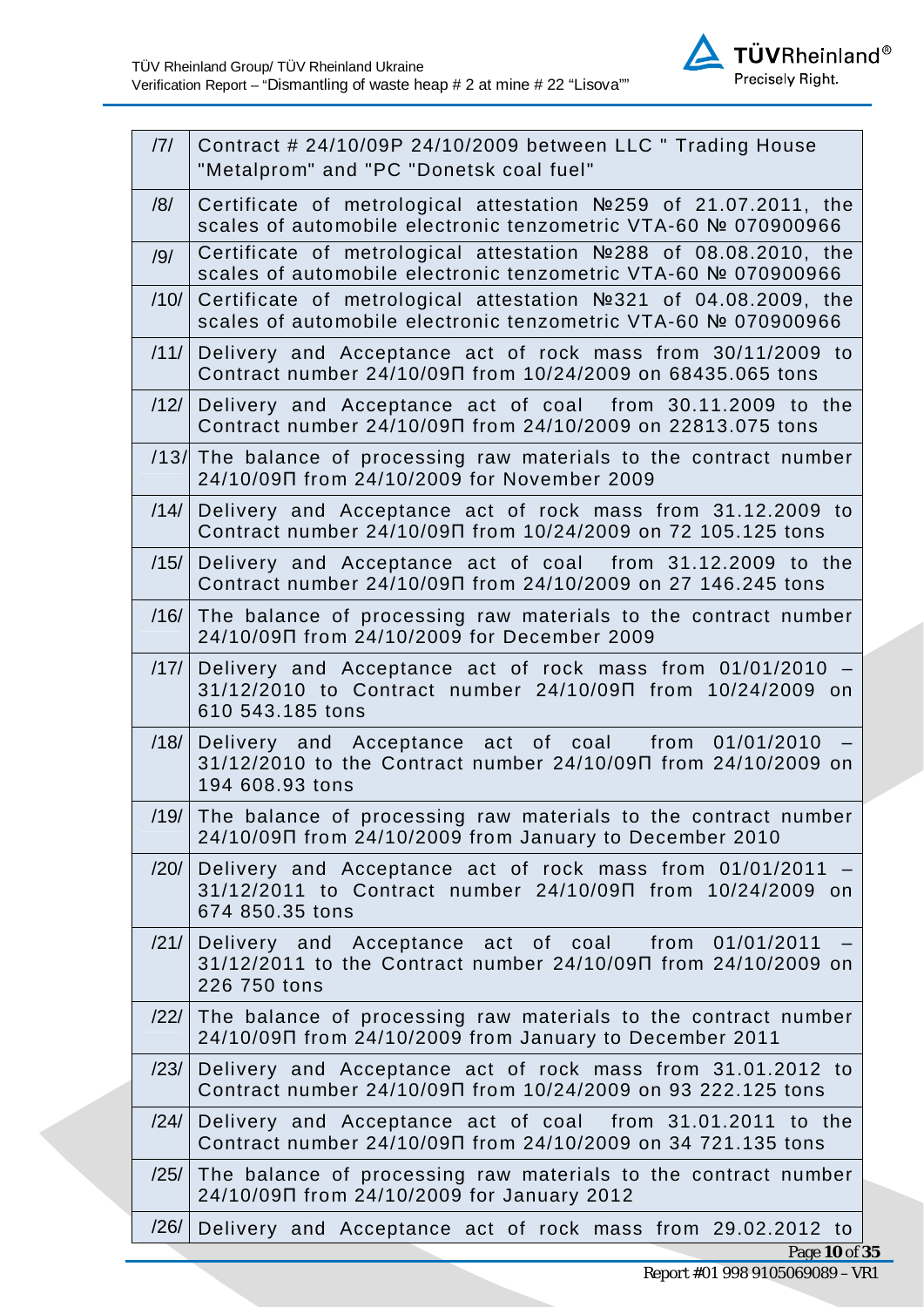

|                   | Contract number 24/10/09 T from 10/24/2009 on 91 015.015 tons                                                                                 |
|-------------------|-----------------------------------------------------------------------------------------------------------------------------------------------|
| $\left 27\right $ | Delivery and Acceptance act of coal from 29.02.2012 to the<br>Contract number 24/10/09 T from 24/10/2009 on 30 489.305 tons                   |
| /28/              | The balance of processing raw materials to the contract number<br>24/10/09 T from 24/10/2009 for February 2012                                |
| /29/              | Delivery and Acceptance act of performed work (#150, 153) for<br>November - December 2009                                                     |
| /30/              | Calculation of the cost to the act of performed work (#150, 153) for<br>November - December 2009                                              |
| /31/              | Delivery and Acceptance act of performed work (#25, 39, 54, 65,<br>79, 82, 96, 112, 135. 145, 159, 171) for January – December 2010           |
| /32/              | Calculation of the cost to the act of performed work (#25, 39, 54,<br>65, 79, 82, 96, 112, 135. 145, 159, 171) for January – December<br>2010 |
| /33/              | Delivery and Acceptance act of performed work (#21, 39, 42, 54,<br>68, 75, 84, 112, 123, 148, 173, 184) for January – December 2011           |
| /34/              | Calculation of the cost to the act of performed work (#21, 39, 42,<br>54, 68, 75, 84, 112, 123, 148, 173, 184) for January - December<br>2011 |
| /35/              | Delivery and Acceptance act of performed work (#21, 35) for<br>January - February 2012                                                        |
| /36/              | Calculation of the cost to the act of performed work (#21, 35) for<br>January - Fabruary 2012                                                 |

## <span id="page-10-0"></span>**3.2 Interviews with project stakeholders**

TÜV Rheinland Group/TÜV Rheinland Ukraine performed interviews with project stakeholders to confirm selected information and to resolve issues identified in the document review. Interviewed representatives of LLC « Trading House «Metalprom», PE "Stroymehanizatsiya", LLC "PC "Donetsk coal fuel" and SIA "Vidzeme Eko" are summarized in Table 4. The main topics of the interviews are summarized in Table 5.

| No. | <b>Name</b>             | <b>Position</b>   | Organization                      |
|-----|-------------------------|-------------------|-----------------------------------|
| /1/ | Gennadiy V.<br>Ivanenko | Project developer | SIA "Vidzeme Eko"                 |
| /2/ | Sergiy P. Tymofiiv      | Consultant        | SIA "Vidzeme Eko"                 |
| /3/ | Yuriy M. Stach          | Consultant        | SIA "Vidzeme Eko"                 |
| /4/ | Gazyzov Roman V.        | <b>Director</b>   | LLC "Trading House<br>"Metalprom" |

#### **Table 4 - Persons interviewed**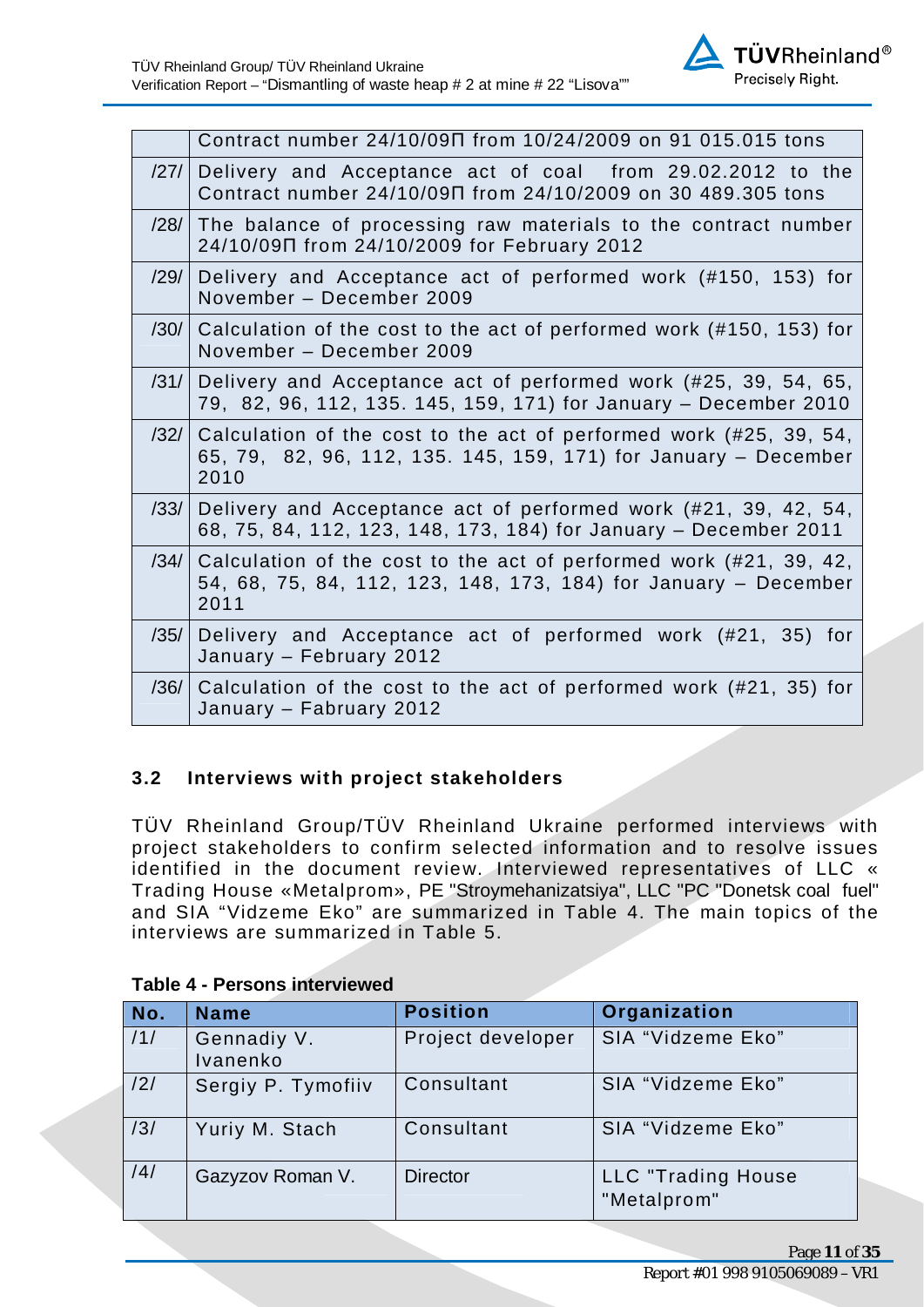| No. | <b>Name</b>          | <b>Position</b> | Organization                             |
|-----|----------------------|-----------------|------------------------------------------|
| /5/ | Melnikov Mikhail Y.  | Chief engineer  | <b>LLC</b> "Trading House<br>"Metalprom" |
| /6/ | Potapova Julia V.    | Economist       | LLC "Trading House<br>"Metalprom"        |
| /7/ | Hrechuh Vladislav E. | Chief mechanic  | PE" Stroymehanizatsiya"                  |
| /8/ | Horoshkevych Anton G | Weigher         | PE "Stroymehanizatsiya"                  |
| /9/ | Chegen Oleg N.       | Chief engineer  | LLC "PC "Donetsk coal fuel"              |

## **Table 5 - Interview topics**

| No. | <b>Date</b> | <b>Interviewed</b><br>organization       | <b>Interview topics</b>                                                                                                                                                                                                                                                                                                                                                                                                                 |
|-----|-------------|------------------------------------------|-----------------------------------------------------------------------------------------------------------------------------------------------------------------------------------------------------------------------------------------------------------------------------------------------------------------------------------------------------------------------------------------------------------------------------------------|
| /1/ | 10/05/2012  | SIA "Vidzeme Eko"                        | - Baseline methodology<br>Reporting and calculation of<br>emission reductions<br>. QA/QC of the project<br>- Project management<br>· Monitoring plan<br>- Revision of the monitoring<br>plan<br>· Monitoring report<br>- Deviations from PDD                                                                                                                                                                                            |
| /2/ | 10/05/2012  | LLC « Trading<br>House «Metalprom»       | Organizational structure<br>· Responsibilities and<br>authorities<br>- Monitoring equipment<br>Quality management<br>procedures and technology<br>Roles and responsibilities for<br>data collection and processing<br>Installation of equipment<br>· Data logging, archiving, and<br>reporting<br>Metering equipment control<br>Metering record keeping<br>system, database<br>Training of personnel<br>- Internal audits and check-ups |
| /3/ | 10/05/2012  | <b>LLC</b> "Trading House<br>"Metalprom" | Monitoring equipment<br>Quality management<br>procedures and technology<br>· Roles and responsibilities for<br>data collection and processing<br>· Data logging, archiving, and<br>reporting                                                                                                                                                                                                                                            |
| /4/ | 10/05/2012  | <b>PE</b>                                | · Technical equipment                                                                                                                                                                                                                                                                                                                                                                                                                   |

Page **12** of **35** Report #01 998 9105069089 - VR1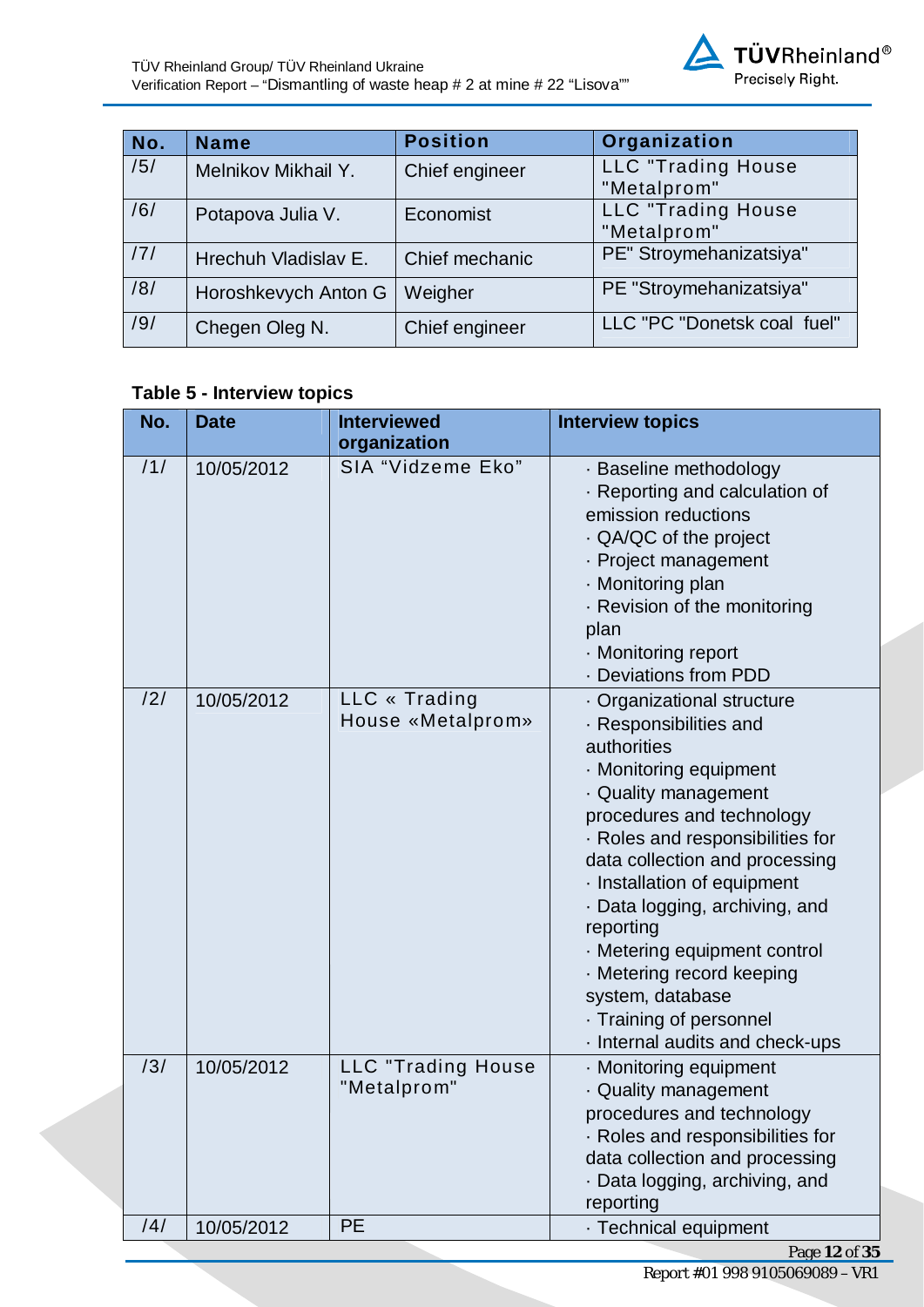

| No. | <b>Date</b> | <b>Interviewed</b><br>organization | <b>Interview topics</b>  |
|-----|-------------|------------------------------------|--------------------------|
|     |             | "Stroymehanizatsiya"               | · Monitoring plan        |
|     |             |                                    | · Training of personnel  |
|     |             |                                    | Organizational structure |

## <span id="page-12-0"></span>**3.3 Resolution of Clarification, Corrective and Forward Action Requests**

Where TÜV Rheinland Group/TÜV Rheinland Ukraine, in assessing the monitoring report and supporting documents, identifies issues that need to be corrected, clarified or improved with regard to the monitoring requirements, it should raise these issues and inform the project participants of these issues in the form of:

- · Corrective action request (CAR), requesting the project participants to correct a mistake that is not in accordance with the monitoring plan;
- · Clarification request (CL), requesting the project participants to provide additional information for the AIE to assess compliance with the monitoring plan;
- · Forward action request (FAR), informing the project participants of an issue, relating to the monitoring that needs to be reviewed during the next verification period.

The verification of the project resulted in 11 Corrective action requests and 6 Clarification requests. There was 1 unresolved Forward action request from determination of the project.

TÜV Rheinland Group/TÜV Rheinland Ukraine made an objective assessment as to whether the actions taken by the project participants and presented in the Table 2 (Annex A to Verification report) satisfactorily resolve the raised issues and concluded its findings of the verification.

## <span id="page-12-1"></span>**3.4 Internal Technical Review**

The verification report including the verification findings underwent a technical review before requesting the publication according to paragraph 37 of the JI guidelines. The technical review was performed by an internal technical reviewer qualified in accordance with TÜV Rheinland Group/TÜV Rheinland Ukraine qualification scheme for JI project determination and verification.

#### <span id="page-12-2"></span>**3.5 Verification team**

The verification team consists of the following personnel indicated in Table 6 below.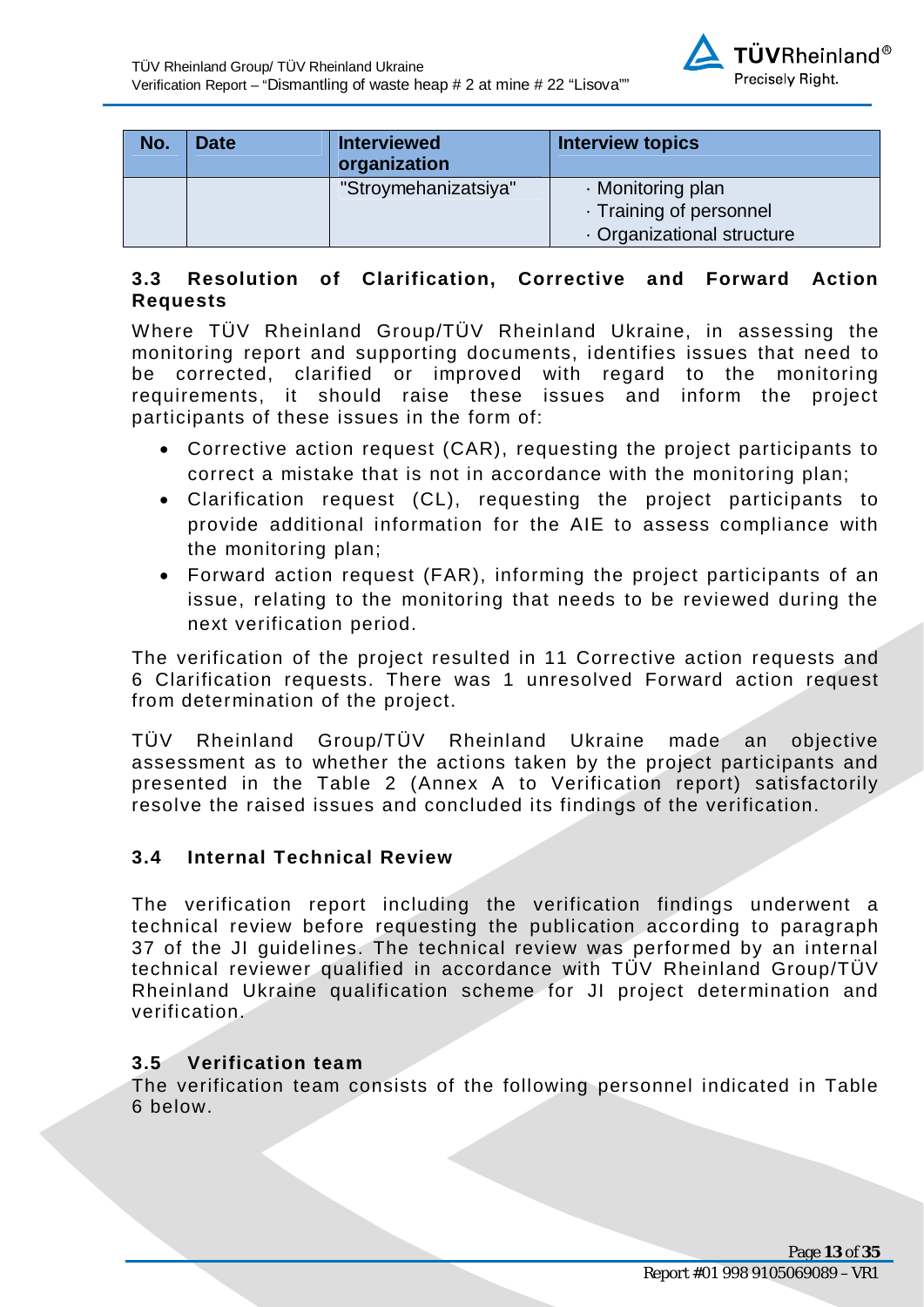#### **Table 6 - Verification team**

| <b>Role</b>                                              | <b>Name</b>            | <b>Country</b> | <b>Type of work</b>   |                |           |             |                            |              |  |
|----------------------------------------------------------|------------------------|----------------|-----------------------|----------------|-----------|-------------|----------------------------|--------------|--|
|                                                          |                        |                | Review<br><b>Desk</b> | Visit<br>Siite | Reporting | Supervision | <b>Technical</b><br>Review | Expert Input |  |
| Team<br>Leader/Climate<br><b>Change Verifier</b>         | <b>Dmitry Rakovich</b> | Ukraine        | ☑                     | ☑              | ☑         |             |                            | ☑            |  |
| <b>Climate Change</b><br>Verifier                        | Ganna Zadnipriana      | Ukraine        | ☑                     | ☑              |           |             |                            | ☑            |  |
| <b>Technical</b><br>Reviewer                             | Iryna Nikolaieva       | Ukraine        |                       |                |           |             | ☑                          |              |  |
| <b>Technical</b><br>Competence<br><b>Center Director</b> | Valery Yakubovsky      | Ukraine        |                       |                |           | ☑           |                            |              |  |

## <span id="page-13-0"></span>**4. VERIFICATION FINDINGS**

This section summarizes the findings from the verification of the emission reductions generated by the JI project "Dismantling of waste heap # 2 at mine # 22 "Lisova"" (ITL: UA1000329) for the period from 23/10/2009 till 29/02/2012.

#### <span id="page-13-1"></span>**4.1 Project approval by Parties involved**

In accordance with paragraphs 90 - 91 of the DVM the assessment of this area focuses on whether at least one written project approval by a Party involved in the JI project, other than the host Party(ies), has been issued by the DFP of that Party. It also should be assessed whether the written project approvals are unconditional.

A written project approval by Ukraine (host Party) is available: Letter of Approval by the State Environmental Investment Agency of Ukraine ref. *#*1221/23/7 *issued on 10/05/2012* 

Written project approval by a Party involved in JI project, other than the host Party was obtained – Letter of Approval from Republic of Latvia #12.2- 02/7838/7753 from 11/05/2012.

Written project approvals are available at:

<[http://ji.unfccc.int/JIITLProject/DB/YOG1RHBX2UD6R5ZG9QTB84MT26WITY/details](http://ji.unfccc.int/JIITLProject/DB/0RQXGLUAS7ETAGMUQZWFQPJLN1SIAW/details)>

The written project approvals mentioned above are unconditional.

Identified problem areas for project approval, project participants' responses and conclusions of TÜV Rheinland Group/TÜV Rheinland Ukraine are described in Annex A to the Verification Report (refer to FAR 01 from Determination report).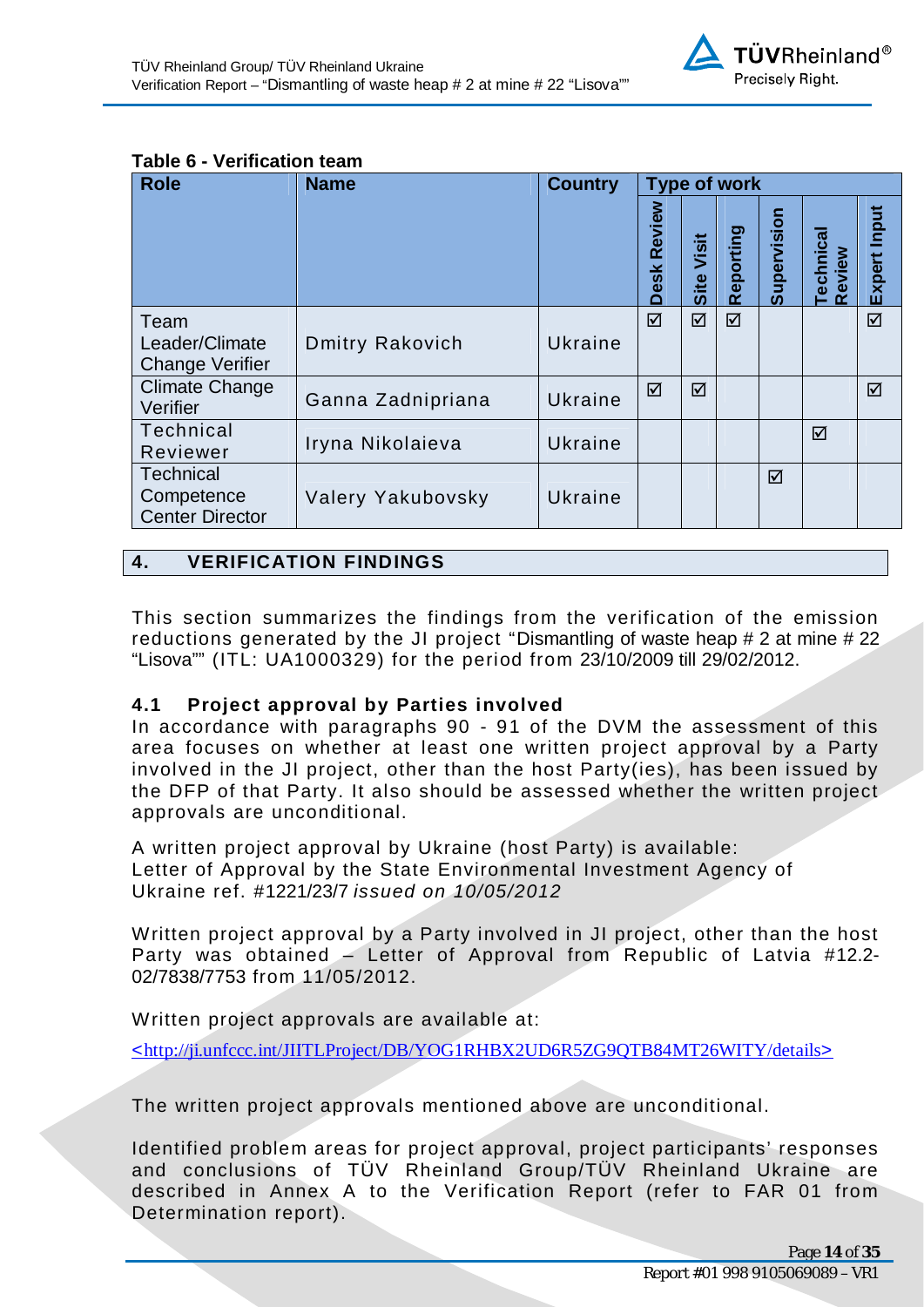

## <span id="page-14-0"></span>**4.2 Project implementation**

In accordance with paragraphs 92 - 93 of the DVM the assessment of this area focuses on whether the project has been implemented in accordance with the PDD regarding which the determination has been deemed final and is so listed on the UNFCCC JI website. The status of operation of the project during the monitoring period also should be assessed.

The project has been implemented in accordance with the PDD version 2.0 dated 03/05/2012 regarding which the determination has been deemed final.

This JI project is registered as Track 1 project. The description of this project is available in section 2.3. of this Verification report.

17 of July 2008 – date of equipment start-up (this date is the start of crediting period);

Project was initiated in 23 of October 2009.

The beginning of waste heap dismantling is 23 of October 2009 (start of preparatory work).

The emission reductions generated by the JI project reported for the period from 23/10/2009 till 29/02/2012 amount to 1 141 813 tCO<sub>2</sub>e.

The verification team of TÜV Rheinland Group/TÜV Rheinland Ukraine can confirm, through the on-site visit that all physical features of the proposed JI project activity including data collecting and storage systems have been implemented, the project is completely operational and has been implemented as described in the registered PDD version 2.0 dated 03/05/2012

Identified problem areas for project implementation, project participants' answers and conclusions of TÜV Rheinland Group/TÜV Rheinland Ukraine are described in Annex A to the Verification Report (See Table 1 and Table 2 of this report).

#### <span id="page-14-1"></span>**4.3 Compliance with monitoring plan**

In accordance with paragraphs 94 - 98 of the DVM the assessment of this area focuses on whether the monitoring occurred in accordance with the monitoring plan included in the PDD regarding which the determination has been deemed final and is so listed on the UNFCCC JI website.

The monitoring of the JI project occurred in accordance with the monitoring plan contained in the registered PDD, version 2.0 dated 03/05/2012.

For calculating the emission reductions key factors influencing the baseline emissions as well as risks associated with the project were taken into account, as appropriate. For more detailed information, please, refer to the determined and registered PDD, version 2.0 dated 03/05/2012.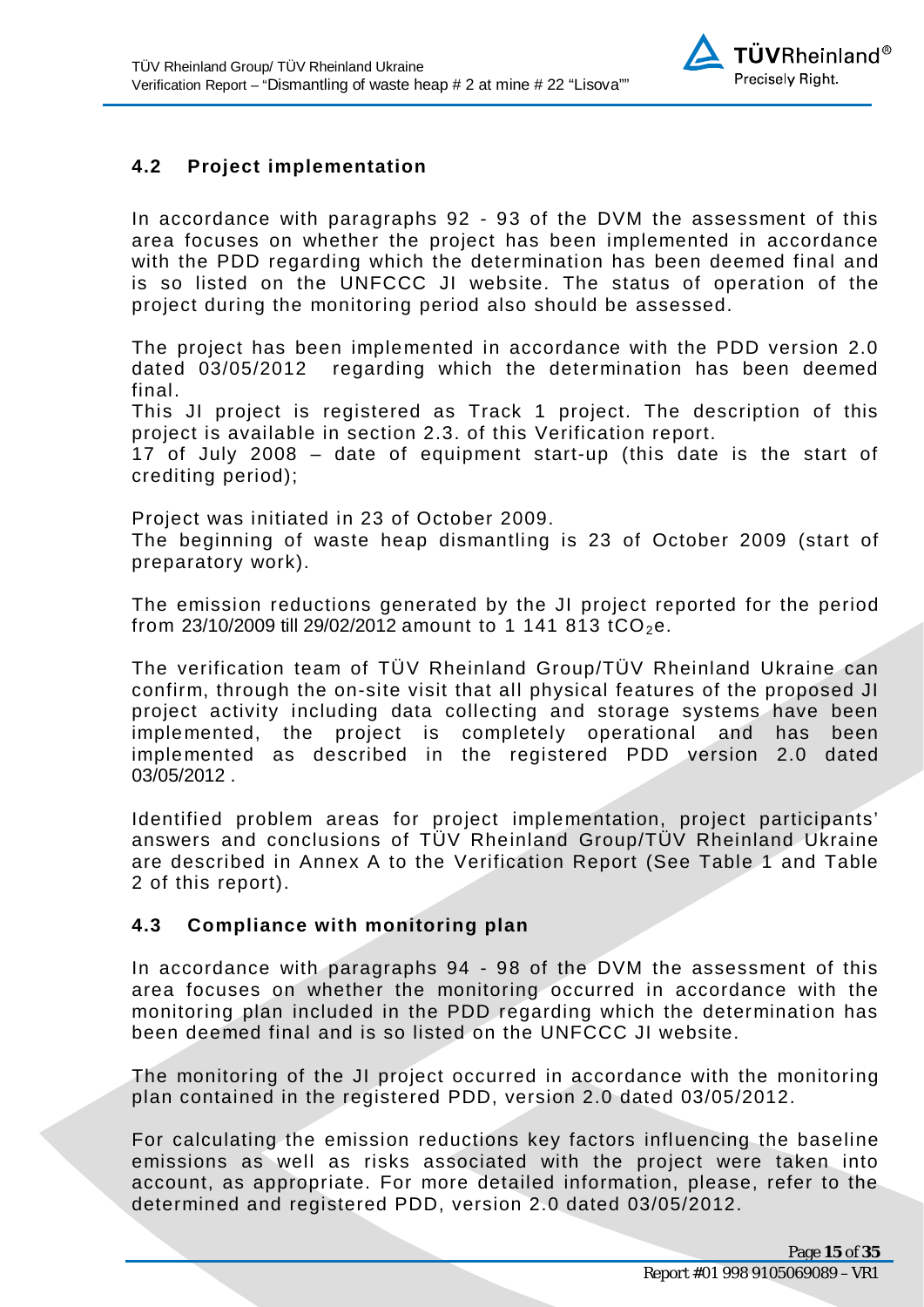

All data sources used for calculating emission reductions are indicated in tables of the Monitoring Report, version 2.0 dated 21/05/2012.

The emission factor used to calculate emission reductions are selected in accordance with the registered PDD version 2.0 dated 03/05/2012. The choice of this emission factor is appropriately justified in the PDD version 2.0 dated 03/05/2012 and in general accuracy and reasonableness are carefully balanced.

The calculation of emission reductions is done based on conservative assumptions and the most plausible scenarios in a transparent manner. The calculation of the baseline emissions is based on the JI specific approach in accordance with the registered PDD version 2.0 dated 03/05/2012.

The calculation of emission reductions is done by subtracting the project emissions from the baseline emissions with additional negative leakage. The detailed calculation of GHG emission reductions for chosen monitoring period (23/10/2009 – 29/02/2012) is provided in supporting documentation.

Identified problem areas for compliance with monitoring plan, project participants' answers and conclusions of TÜV Rheinland Group/TÜV Rheinland Ukraine are described in Annex A to the Verification Report (See Table 1 and Table 2 of this report).

#### <span id="page-15-0"></span>**4.4 Revision of monitoring plan**

If the project participants submitted to the AIE a revised monitoring plan, in accordance with paragraphs 99 - 100 of the DVM the assessment of this area focuses on whether the correct and complete justification for the proposed revision is provided, and whether the proposed revision improves the accuracy and/or applicability of information collected compared to the original monitoring plan without changing conformity with the relevant rules and regulations for the establishment of monitoring plans.

There was no revision to the monitoring plan. The monitoring of the JI project occurred in accordance with the monitoring plan contained in the registered PDD, version 2.0 dated 03/05/2012.

Identified problem areas for revision of monitoring plan, project participants' answers and conclusions of TÜV Rheinland Group/TÜV Rheinland Ukraine are described in Annex A to the Verification Report (See Table 1 and Table 2 of this report).

#### <span id="page-15-1"></span>**4.5 Data Management**

In accordance with paragraph 101 of the DVM the assessment of this area focuses on the quality of the information using standard auditing techniques provided in the monitoring report by assessing whether the data and their sources are clearly identified, reliable and transparent.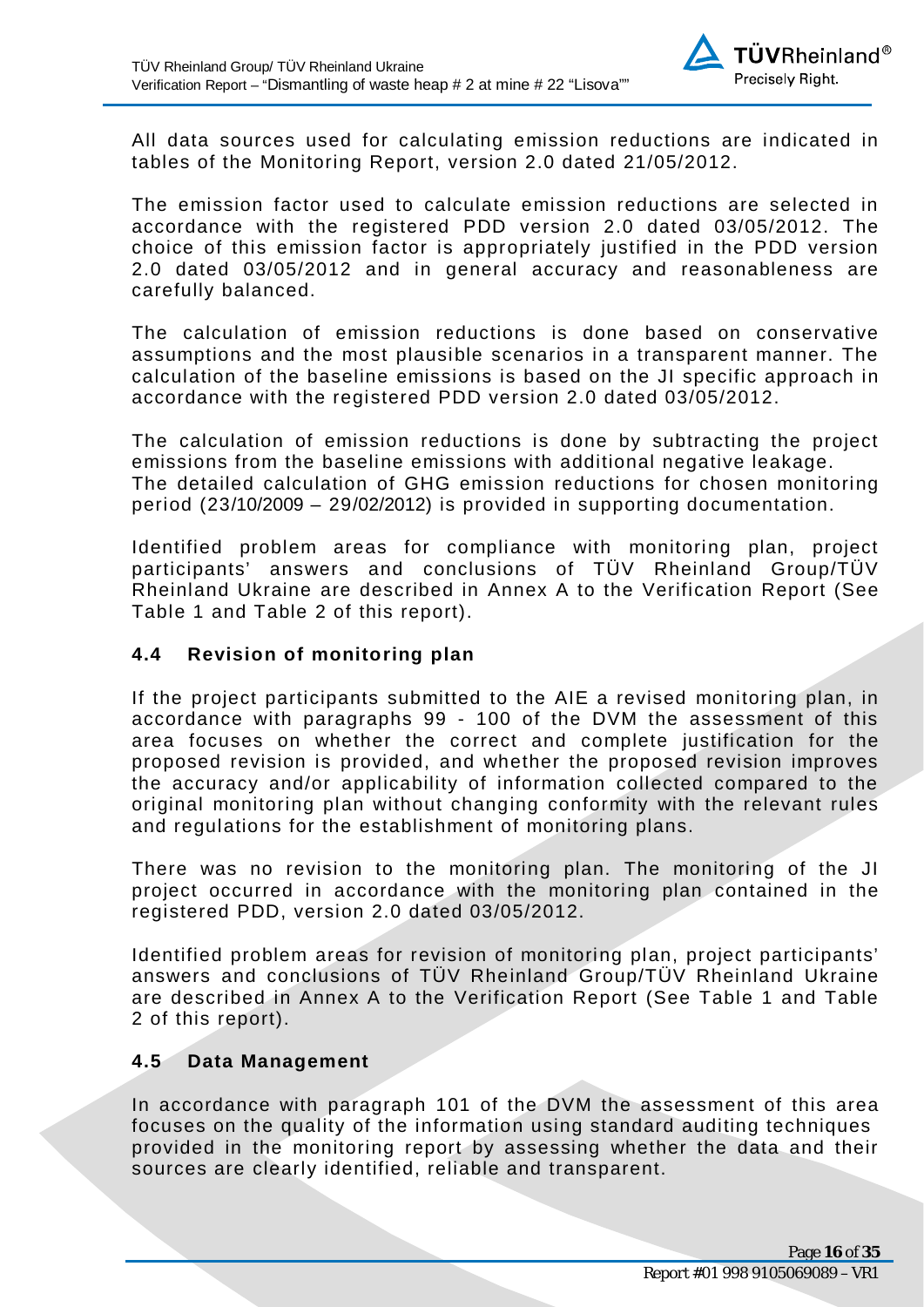

Data collection procedure is carried out in accordance with the monitoring plan, including the quality control and quality assurance procedures and has been checked by the verification team on site visit. The monitoring plan is presented in section D of the registered PDD version 2.0 dated 03/05/2012. The data and their sources, provided in monitoring report, are clearly identified, reliable and transparent.

The evidence and records used for the monitoring are maintained in a traceable manner. Verification team got an access to all necessary data on monitoring system and emission reductions and received necessary evidence on site visit.

The data collection and management system for the project is in accordance with the monitoring plan as described in the registered PDD version 2.0 dated 03/05/2012.

Identified problem areas for data management, project participants' answers and conclusions of TÜV Rheinland Group/TÜV Rheinland Ukraine are described in Annex A to the Verification Report (See Table 1 and Table 2 of this report).

#### <span id="page-16-0"></span>**4.6 Assessment of data and calculation of greenhouse gas emission reductions**

The verification team of TÜV Rheinland Group/TÜV Rheinland Ukraine verified that all parameters are used correctly in the calculations, all results are verifiable and transparent, all assumptions are described and based on verifiable evidence and calculations are done in accordance with the predefined formulae from registered PDD version 2.0 dated 03/05/2012 .

According to the Monitoring Report, version 2.0 dated 03/05/2012 and GHG emission reductions calculation spreadsheet in Excel format the emissions for the project scenario, emissions for the baseline scenario and emission reductions for chosen monitoring period (23/10/2009 – 31/12/2012) are provided in table 7 below.

## **Monitoring Period:** 23/10/2009 – 29/02/2012 Emissions for the project scenario:  $\left| \right. 24$  401 tCO<sub>2</sub>e Leakage:  $\vert$  -252 603 tCO<sub>2</sub>e Emissions for the baseline scenario: 913 611 tCO<sub>2</sub>e

## **Table 7 - Results for Emission Reductions for Monitoring Period**

Emission reductions: 1 141 813 tCO<sub>2</sub>e

<span id="page-16-1"></span>

| 4.7 | Remaining                  | issues, | <b>CARs.</b> | <b>FARs</b> | from | previous |
|-----|----------------------------|---------|--------------|-------------|------|----------|
|     | determination/verification |         |              |             |      |          |

There was one pending issue remained from determination of the project:

*FAR 01. The Project hasn`t obtained Letters of Approval from the parties involved.*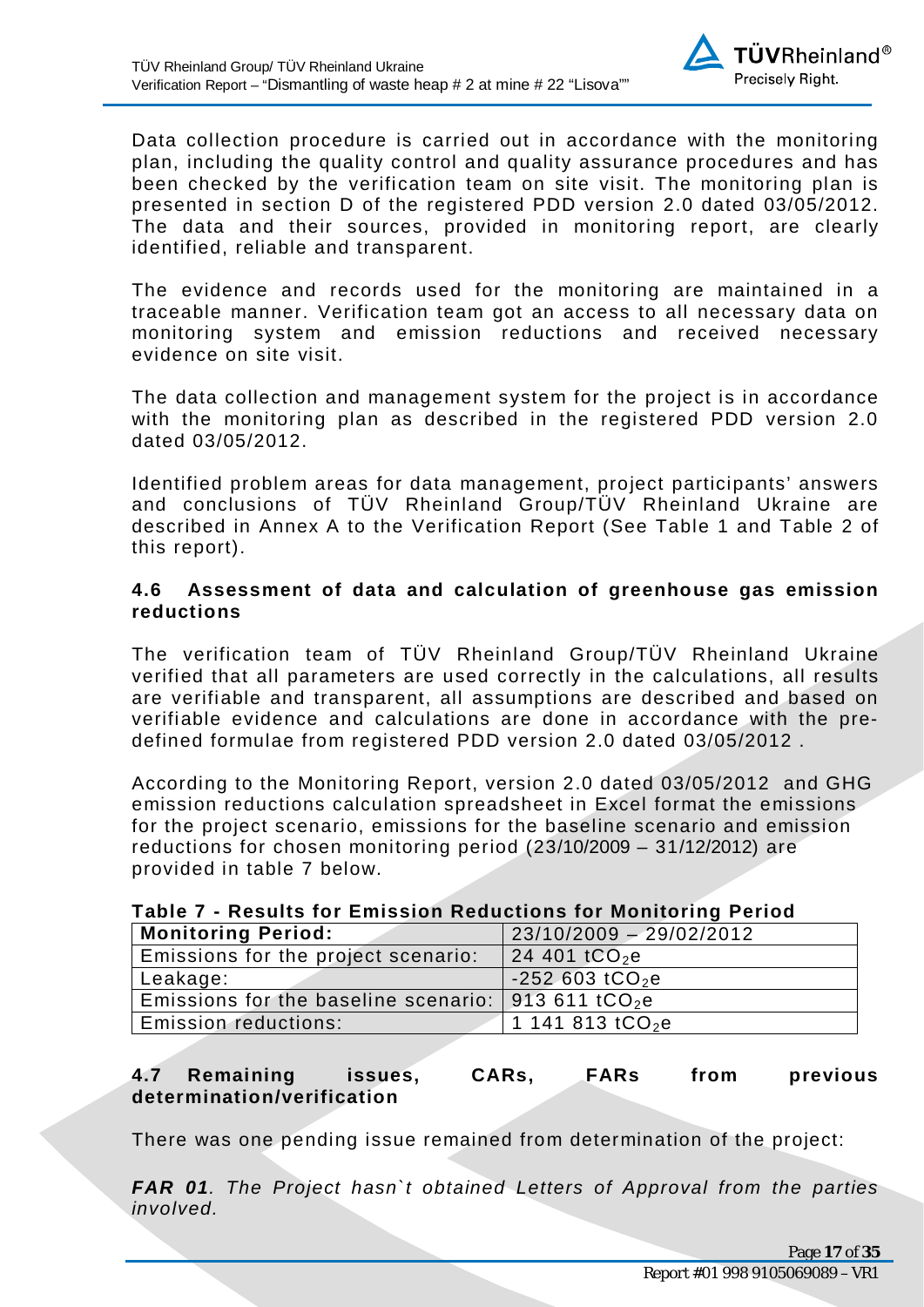

During verification project participant has provided to AIE Letter of Approval from Host country (Ukraine) #1221/23/7 issued on 10 of May 2012 and from the foreign country (Republic of Latvia) #12.2-02/7838/7753 issued on 11 of May 2012.

The Forward Action Request (FAR 01) from determination has been closed.

- o0o -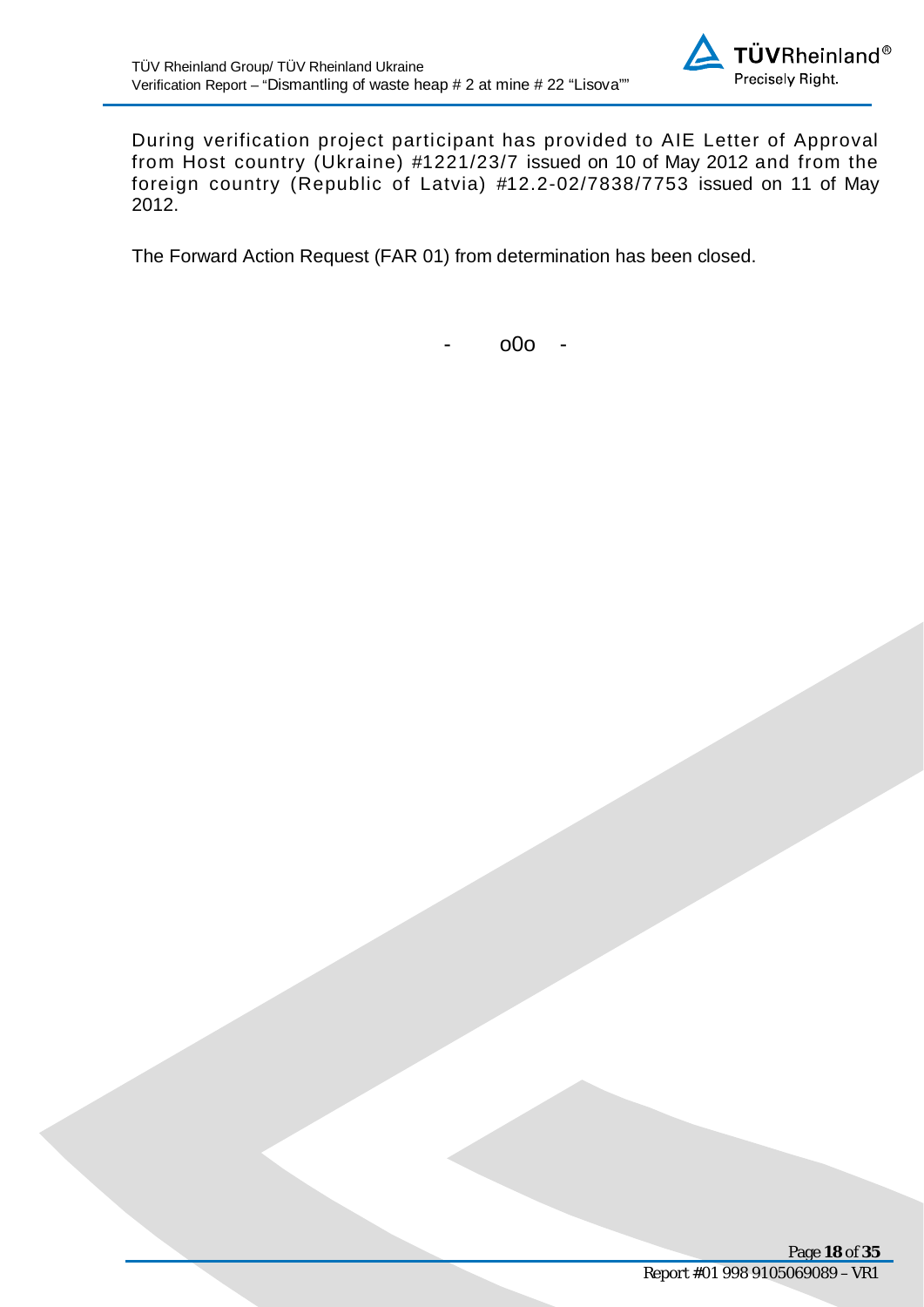

## <span id="page-18-0"></span>**ANNEX A - VERIFICATION PROTOCOL**

**Table 1 - Requirements Checklist** 

| <b>CHECKLIST QUESTION</b>                                                                                                                                                                                                                                                           | <b>DVM</b><br>paragr<br>aph | <b>Draft Conclusion</b>                                                                                                                                                                                                                                                                         | <b>Action requested</b><br>to project<br>participants | <b>Final</b><br><b>Conclusion</b> |
|-------------------------------------------------------------------------------------------------------------------------------------------------------------------------------------------------------------------------------------------------------------------------------------|-----------------------------|-------------------------------------------------------------------------------------------------------------------------------------------------------------------------------------------------------------------------------------------------------------------------------------------------|-------------------------------------------------------|-----------------------------------|
| 1. Project approvals by Parties Involved                                                                                                                                                                                                                                            |                             |                                                                                                                                                                                                                                                                                                 |                                                       |                                   |
| 1.1. Has the DFPs of at least one Party<br>involved, other than the host Party, issued a<br>written project approval when submitting the first<br>verification report to the secretariat for<br>publication in accordance with paragraph 38 of<br>the JI guidelines, at the latest? | 90                          | The project has been approved by the<br>DFPs of the Parties Involved and<br>documentation is available:<br>1) Letter of Approval by Republic<br>of Latvia #12.2-02/7838/7753<br>issued on 11 of May 2012<br>2) Letter of Approval by the<br>Ukraine ref. #1221/23/7 issued<br>on 10 of May 2012 |                                                       | <b>Issue is</b><br>closed.        |
| 1. 2. Are all the written project approvals by<br>Parties involved unconditional?                                                                                                                                                                                                   | 91                          | All the written project approvals by<br>Parties involved are unconditional.<br>LLC<br>"Trading<br>House<br>"Metalprom""<br>and SIA<br>"Vidzeme Eko"<br>legal<br>entities<br>authorized by the designated focal<br>points of the Parties Involved to<br>participate in the JI project.           |                                                       | OK                                |
| 2. Project implementation                                                                                                                                                                                                                                                           |                             |                                                                                                                                                                                                                                                                                                 |                                                       |                                   |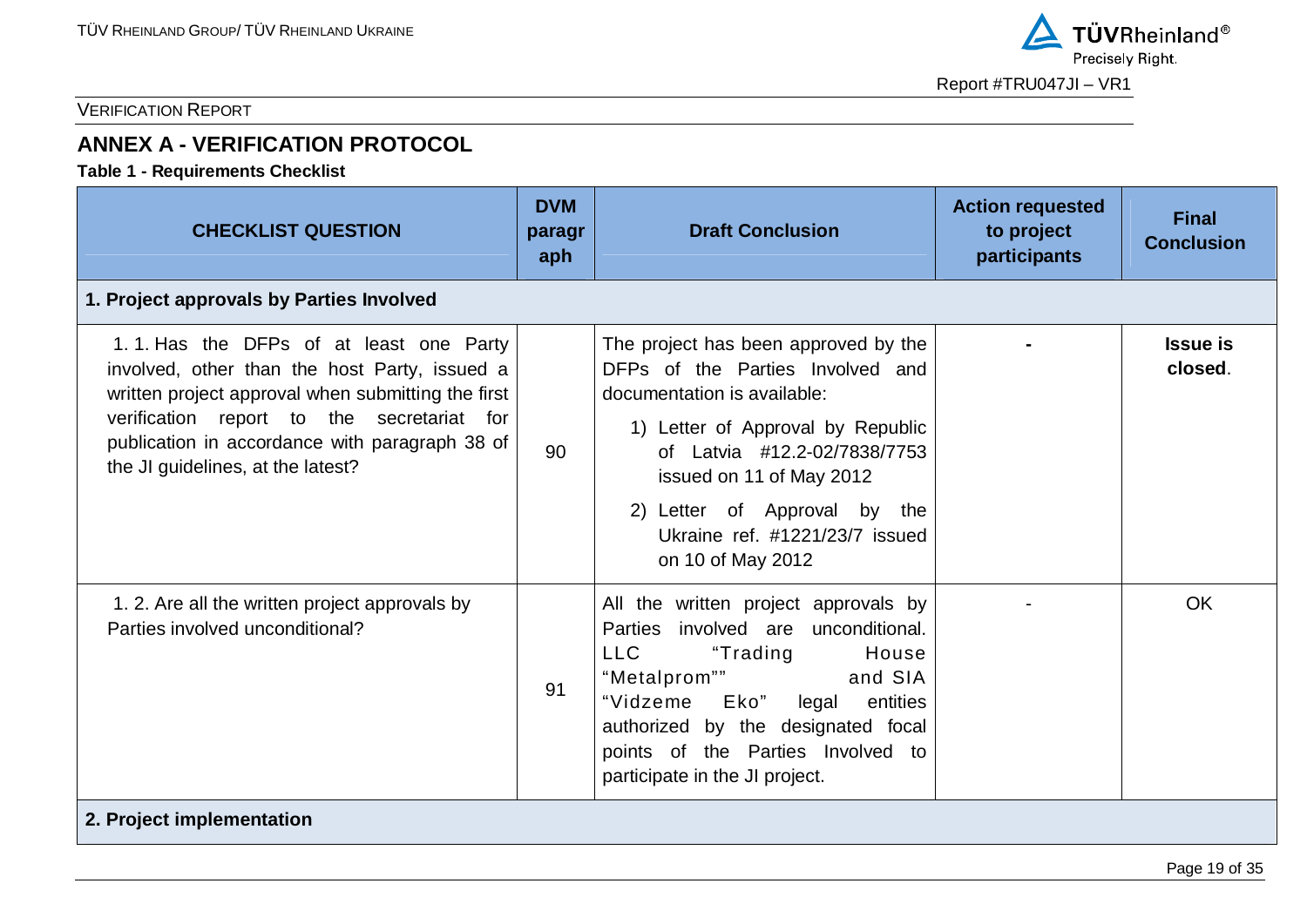

| <b>CHECKLIST QUESTION</b>                                                                                                                                                    | <b>DVM</b><br>paragr<br>aph | <b>Draft Conclusion</b>                                                                                                                                                                                                                                                                                                                                                                                                                                                                                                                                                        | <b>Action requested</b><br>to project<br>participants                                                                                                                                                                                                                                                                                                                | <b>Final</b><br><b>Conclusion</b> |
|------------------------------------------------------------------------------------------------------------------------------------------------------------------------------|-----------------------------|--------------------------------------------------------------------------------------------------------------------------------------------------------------------------------------------------------------------------------------------------------------------------------------------------------------------------------------------------------------------------------------------------------------------------------------------------------------------------------------------------------------------------------------------------------------------------------|----------------------------------------------------------------------------------------------------------------------------------------------------------------------------------------------------------------------------------------------------------------------------------------------------------------------------------------------------------------------|-----------------------------------|
| 2.1. Has the project been implemented in<br>accordance with the PDD regarding which the<br>determination has been deemed final and is so<br>listed on the UNFCCC JI website? | 92                          | The project has been implemented in<br>accordance with the registered PDD<br>version 2.0 dated 03/05/2012. This JI<br>project is registered as Track 1 project<br>and information is available (See<br>Section 2.3 of this report).                                                                                                                                                                                                                                                                                                                                            |                                                                                                                                                                                                                                                                                                                                                                      | OK                                |
| 2.2. What is the status of operation of the<br>project during the monitoring period?                                                                                         | 93                          | During the monitoring period<br>that  <br>time period between<br>the<br>covers<br>23/10/2009 till 29/02/2012 the project<br>operated as it was planned.<br>Dismantling of the waste heap start on<br>23 of October 2009 in accordance with<br>the registered PDD. The verification<br>team has verified during the site visit<br>that the complex of measures to<br>processing of waste heap mass has<br>been implemented as it described in<br>PDD, beneficiation plant is working<br>and evidence exists that project has<br>operated during the whole monitoring<br>period. | CL 01. Explain why<br>in the waste heap's<br>passport noted that<br>in 1975, waste heap<br>was "burning".<br><b>CAR</b><br>01.<br>Please<br>correct the value of<br>reducing<br>greenhouse<br>gas<br>emissions from the<br><b>PDD</b><br>5)<br>(page<br>according<br>to<br>the<br>latest version 2.0 of<br><b>PDD</b><br>the<br>03.05.2012. Please<br>the<br>explain | <b>OK</b>                         |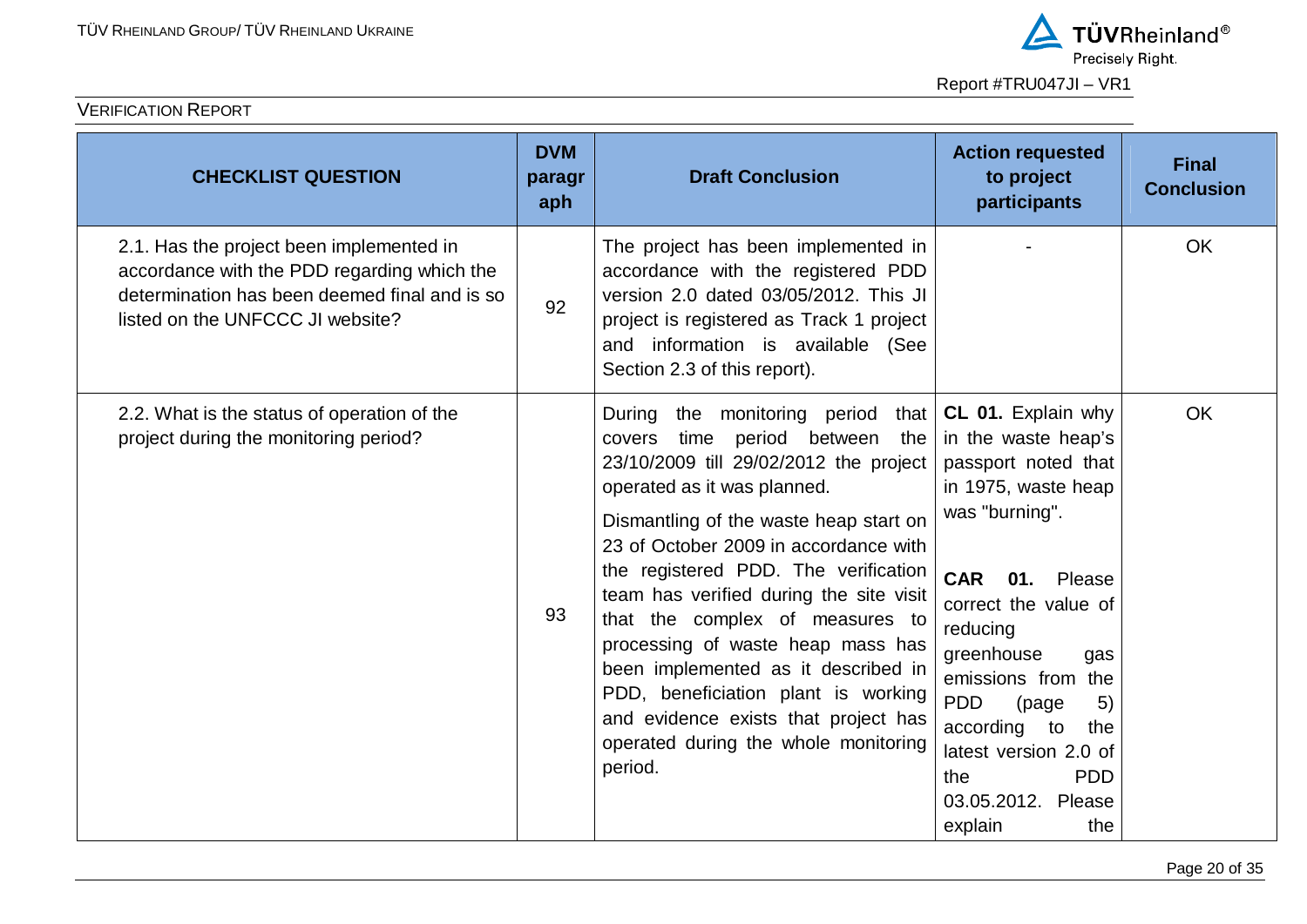

| <b>CHECKLIST QUESTION</b>                                                                                                                                                                                                                                                                                                                                                  | <b>DVM</b><br>paragr<br>aph | <b>Draft Conclusion</b>                                                                                                                                                                                                                                                                                                                                                                                     | <b>Action requested</b><br>to project<br>participants | <b>Final</b><br><b>Conclusion</b> |
|----------------------------------------------------------------------------------------------------------------------------------------------------------------------------------------------------------------------------------------------------------------------------------------------------------------------------------------------------------------------------|-----------------------------|-------------------------------------------------------------------------------------------------------------------------------------------------------------------------------------------------------------------------------------------------------------------------------------------------------------------------------------------------------------------------------------------------------------|-------------------------------------------------------|-----------------------------------|
|                                                                                                                                                                                                                                                                                                                                                                            |                             |                                                                                                                                                                                                                                                                                                                                                                                                             | difference.                                           |                                   |
| 3. Compliance with monitoring plan                                                                                                                                                                                                                                                                                                                                         |                             |                                                                                                                                                                                                                                                                                                                                                                                                             |                                                       |                                   |
| 3.1. Did the monitoring occur in accordance with<br>the monitoring plan included in the PDD<br>regarding which the determination has been<br>deemed final?                                                                                                                                                                                                                 | 94                          | Yes. The monitoring occurred in<br>accordance with the monitoring plan<br>included in the determined PDD,<br>available on the UNFCCC JI website:<br>http://ji.unfccc.int/JIITLProject/DB/<br>YOG1RHBX2UD6R5ZG9QTB84M<br>T26WITY/details>                                                                                                                                                                    |                                                       | <b>OK</b>                         |
| 3.2. For calculating the emission reductions or<br>enhancements of net removals, were key<br>factors, e.g. those listed in 23 (b) (i)-(vii) of<br>DVM, influencing the baseline emissions or net<br>removals and the activity level of the project<br>and the emissions or removals as well as risks<br>associated with the project taken into account,<br>as appropriate? | 95(a)                       | For calculating the emission reductions<br>key factors those who listed in 23 (b)<br>(i)-(vii) above, influencing the baseline<br>emissions as well as risks associated<br>with the project were taken into<br>account, as appropriate.<br>For more detailed information, please,<br>Section<br>B.2.<br>refer<br>to<br><sub>of</sub><br>the<br>and registered<br>determinated<br><b>PDD</b><br>version 2.0. |                                                       | <b>OK</b>                         |
| 3.3. Are<br>calculating<br>data sources<br>for<br>used                                                                                                                                                                                                                                                                                                                     | 95(b)                       | All data sources used for calculating                                                                                                                                                                                                                                                                                                                                                                       | <b>CAR 02.</b><br>Please                              | <b>OK</b><br>Page 21 of 35        |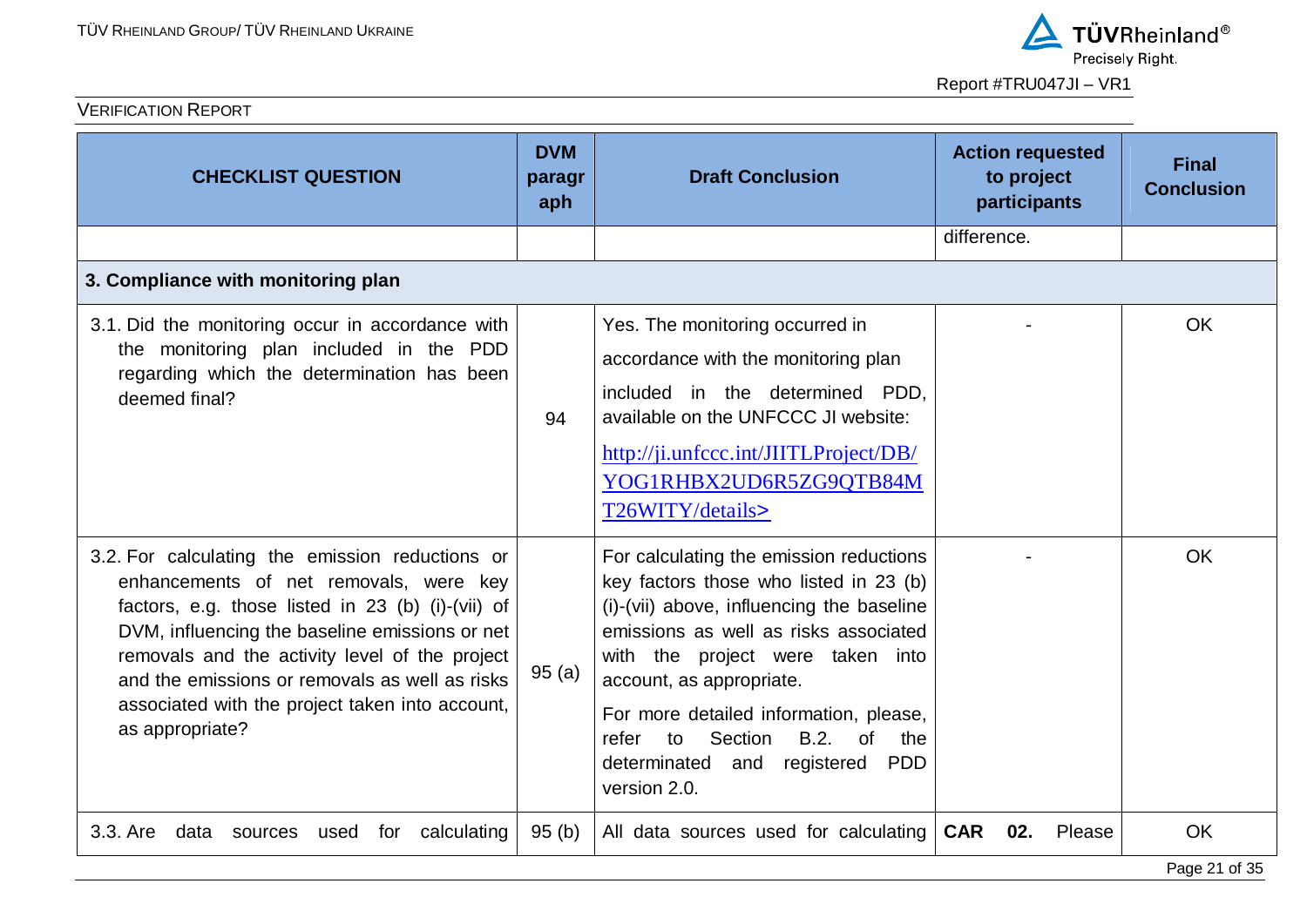

| <b>CHECKLIST QUESTION</b>                                                                                     | <b>DVM</b><br>paragr<br>aph | <b>Draft Conclusion</b>                                                           | <b>Action requested</b><br>to project<br>participants                                                                                                                                                                 | <b>Final</b><br><b>Conclusion</b> |
|---------------------------------------------------------------------------------------------------------------|-----------------------------|-----------------------------------------------------------------------------------|-----------------------------------------------------------------------------------------------------------------------------------------------------------------------------------------------------------------------|-----------------------------------|
| emission reductions or enhancements of net<br>removals clearly identified,<br>reliable<br>and<br>transparent? |                             | emission<br>reductions<br>clearly<br>are<br>identified, reliable and transparent. | provide<br>the<br>of<br>calculation<br>electricity<br>consumption<br>for<br>beneficiation<br>plant,<br>signed<br>by<br>a<br>responsible person.                                                                       |                                   |
|                                                                                                               |                             |                                                                                   | CAR 03. Please<br>provide<br>more<br>detailed<br>what<br>expenses of diesel<br>fuel included in the<br>monitoring of project<br>emissions.                                                                            |                                   |
|                                                                                                               |                             |                                                                                   | CL 02. Explain are<br>from<br>the<br>data<br>automobile<br>weight<br>compare with the<br>value in the factory<br>involved<br>acts<br>for<br>calculation of the<br>average<br>power<br>consumption per ton<br>of coal. |                                   |



Report #TRU047JI – VR1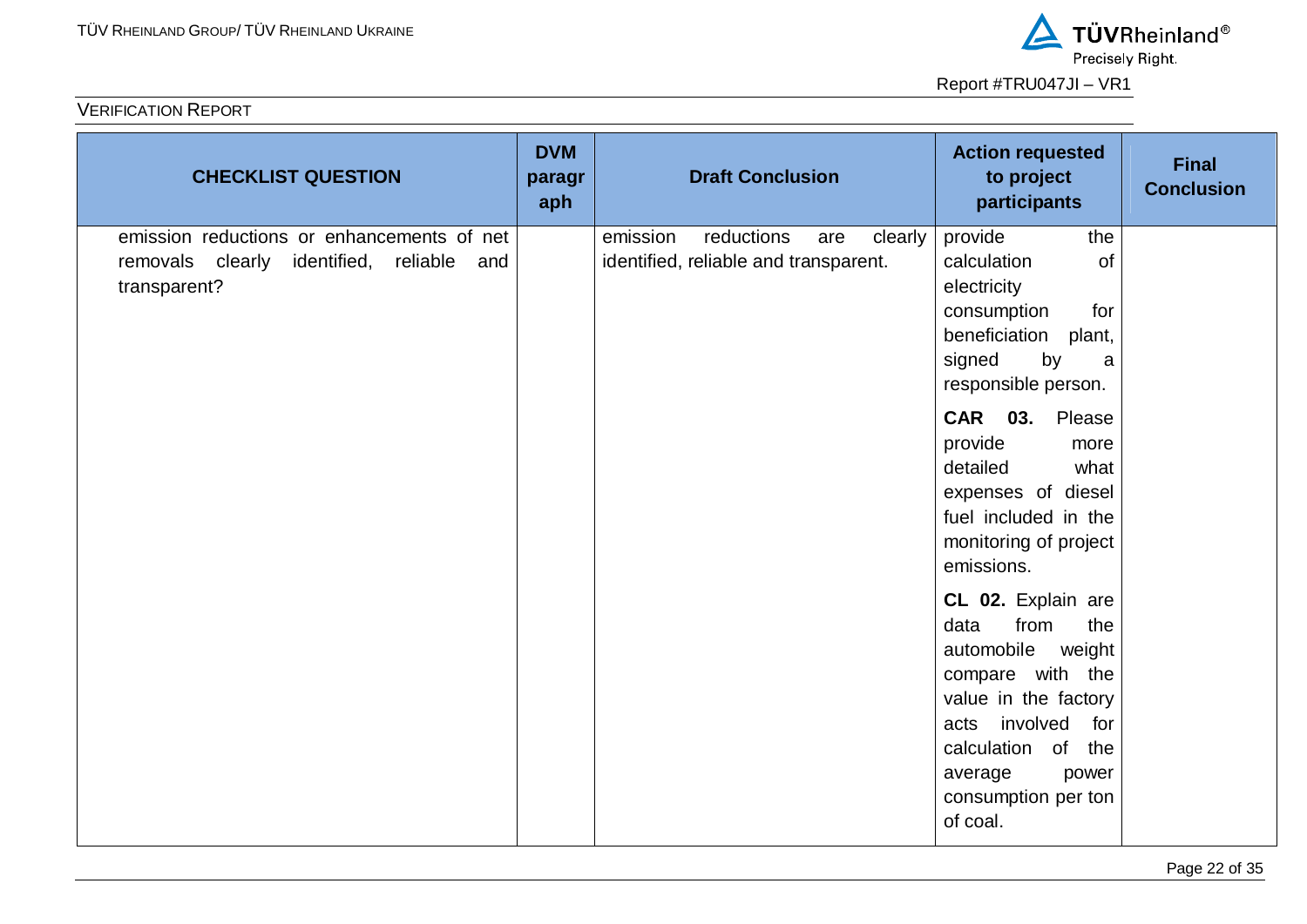

| <b>CHECKLIST QUESTION</b>                                                                                                                                                                                                                                                          | <b>DVM</b><br>paragr<br>aph | <b>Draft Conclusion</b>                                                                                                                                                                                                | <b>Action requested</b><br>to project<br>participants                                                                                                                                                                                                                                                                                                                                                                                                                                             | <b>Final</b><br><b>Conclusion</b> |
|------------------------------------------------------------------------------------------------------------------------------------------------------------------------------------------------------------------------------------------------------------------------------------|-----------------------------|------------------------------------------------------------------------------------------------------------------------------------------------------------------------------------------------------------------------|---------------------------------------------------------------------------------------------------------------------------------------------------------------------------------------------------------------------------------------------------------------------------------------------------------------------------------------------------------------------------------------------------------------------------------------------------------------------------------------------------|-----------------------------------|
| 3.4. Are emission factors, including<br>default<br>emission factors, if used for calculating the<br>emission reductions or enhancements of net<br>removals, selected by carefully balancing<br>and<br>reasonableness,<br>and<br>accuracy<br>appropriately justified of the choice? | 95(c)                       | The<br>emission reductions calculated<br>emission factor witch<br>with<br>using<br>selected in accordance with the<br>registered PDD ver. 2.0. and generally<br>accuracy and reasonableness are<br>carefully balanced. | 03.<br>CL<br>Explain<br>whether<br>the<br>theoretical<br>calculation<br>of<br>electricity<br>consumption<br>correspond to the<br>actual consumption<br>of electricity by the<br>for the<br>factory<br>whole<br>monitoring<br>period.<br>CL 04. Explain how<br>ash<br>content,<br>humidity and power<br>consumption<br>are<br>taking into account<br>in the acts for the<br>whole volume of<br>output per month.<br>CL 05. Explain to<br>which<br>class<br><b>of</b><br>electricity<br>consumption | <b>OK</b>                         |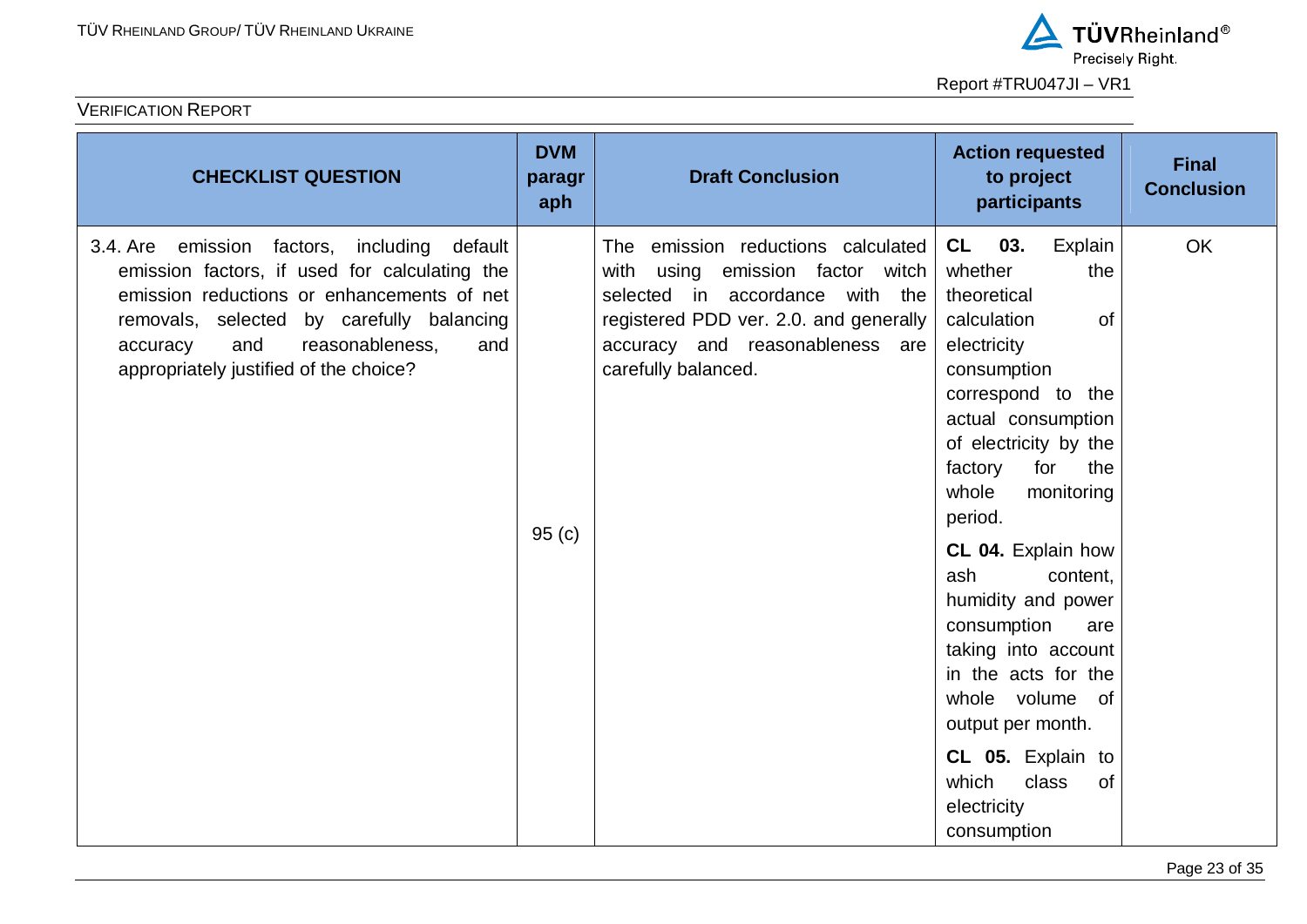

| <b>CHECKLIST QUESTION</b>                                                                                                                                                                         | <b>DVM</b><br>paragr<br>aph | <b>Draft Conclusion</b>                                                                                                                                                                                                                                                                                                                                                                                                                                                                                                      | <b>Action requested</b><br>to project<br>participants                                                                                                                                                                                              | <b>Final</b><br><b>Conclusion</b> |
|---------------------------------------------------------------------------------------------------------------------------------------------------------------------------------------------------|-----------------------------|------------------------------------------------------------------------------------------------------------------------------------------------------------------------------------------------------------------------------------------------------------------------------------------------------------------------------------------------------------------------------------------------------------------------------------------------------------------------------------------------------------------------------|----------------------------------------------------------------------------------------------------------------------------------------------------------------------------------------------------------------------------------------------------|-----------------------------------|
|                                                                                                                                                                                                   |                             |                                                                                                                                                                                                                                                                                                                                                                                                                                                                                                                              | consumers<br>beneficiation<br>plant<br>is?<br>CAR 04. Please<br>provide a certificate<br><b>of</b><br>coal<br>quality<br>after<br>obtained<br>enrichment<br>moldboard mass of                                                                      |                                   |
|                                                                                                                                                                                                   |                             |                                                                                                                                                                                                                                                                                                                                                                                                                                                                                                                              | waste heap.                                                                                                                                                                                                                                        |                                   |
| 3.5. Is the calculation of emission reductions or<br>enhancements of net removals calculated<br>based on conservative assumptions and the<br>most plausible scenarios in a transparent<br>manner? | 95(d)                       | The calculation of emission reductions<br>is done based on conservative<br>assumptions and the most plausible<br>scenarios in a transparent manner.<br>Project emissions are presented as the<br>sum of the emissions values by<br>components of the coal extracting<br>process. Project emissions<br>are<br>represented as diesel fuel consumption<br>for cars.<br>calculation of the baseline<br><b>The</b><br>emissions is based on the JI specific<br>approach in accordance with the<br>registered PDD and rests on the | CL<br>06.<br>Please<br>what<br>explain<br>conservative<br>assumptions<br>were<br>made<br>in.<br>establishing<br>the<br>ratio of electricity<br>consumption<br>by<br>beneficiation plant.<br>CAR 05. Please<br>correct the formulas<br>in Table. 9. | <b>OK</b>                         |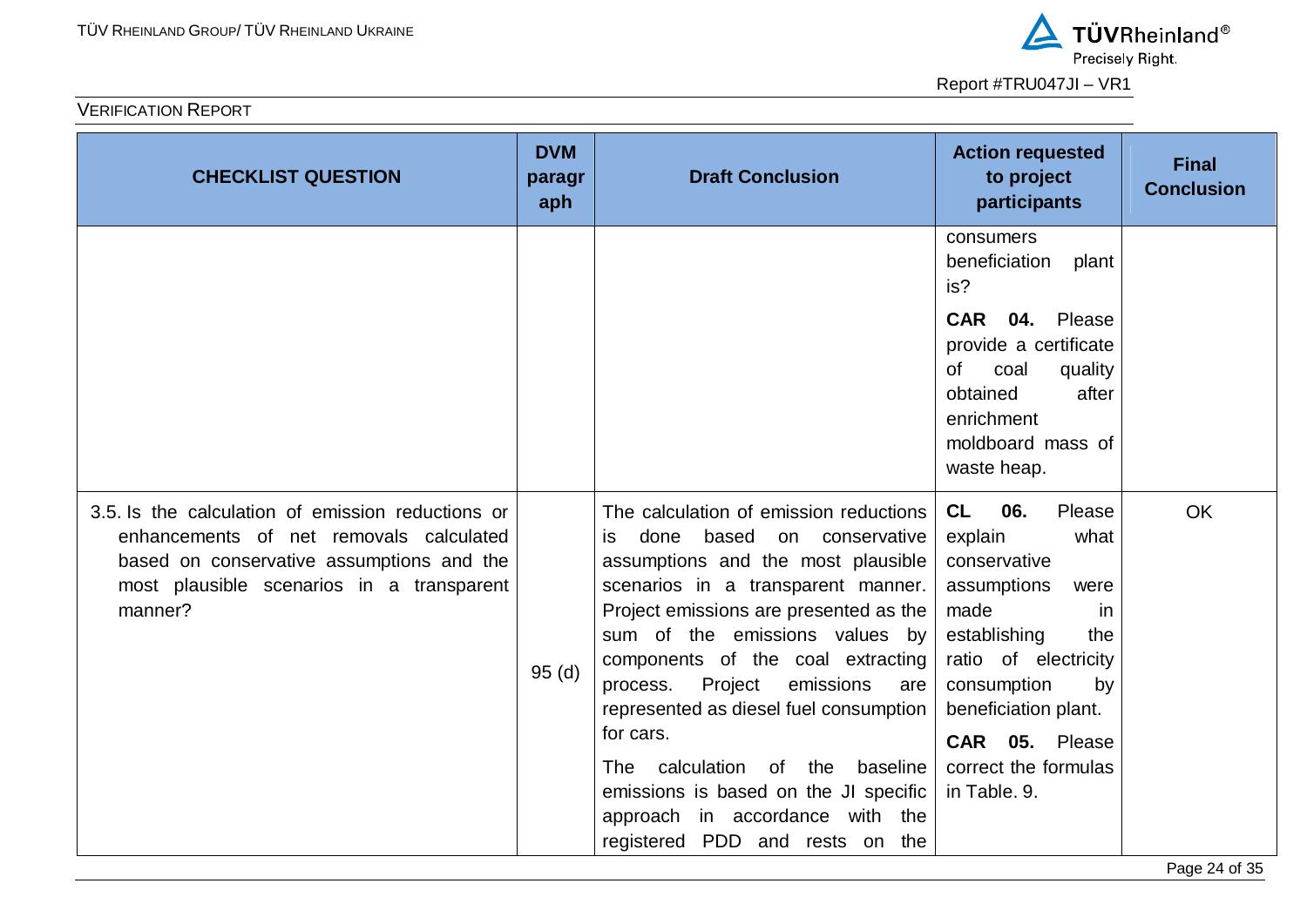



| <b>CHECKLIST QUESTION</b>                                                                                                                                                                                                                                                                                               | <b>DVM</b><br>paragr<br>aph | <b>Draft Conclusion</b>                                                                                                                                                                                                     | <b>Action requested</b><br>to project<br>participants | <b>Final</b><br><b>Conclusion</b> |  |  |
|-------------------------------------------------------------------------------------------------------------------------------------------------------------------------------------------------------------------------------------------------------------------------------------------------------------------------|-----------------------------|-----------------------------------------------------------------------------------------------------------------------------------------------------------------------------------------------------------------------------|-------------------------------------------------------|-----------------------------------|--|--|
|                                                                                                                                                                                                                                                                                                                         |                             | correction factor for uncertainty of the<br>waste heaps burning process. Coal<br>level extracted from waste heap is<br>assumed equal in both project and<br>baseline scenario with a glance of<br>humidity and ash content. |                                                       |                                   |  |  |
| 4. Applicable to JI projects only                                                                                                                                                                                                                                                                                       |                             |                                                                                                                                                                                                                             |                                                       |                                   |  |  |
| 4.1. Is the relevant threshold to be classified as JI<br>project not exceeded during the monitoring<br>period on an annual average basis?<br>If the threshold is exceeded, is the maximum<br>emission reduction level estimated in the PDD<br>for the JI project or the bundle for the<br>monitoring period determined? | 96                          | N/A                                                                                                                                                                                                                         |                                                       | <b>OK</b>                         |  |  |
| 5. Revision of monitoring plan                                                                                                                                                                                                                                                                                          |                             |                                                                                                                                                                                                                             |                                                       |                                   |  |  |
| Applicable only if monitoring plan is revised by project participants                                                                                                                                                                                                                                                   |                             |                                                                                                                                                                                                                             |                                                       |                                   |  |  |
| 5.1. Did the project participants provide an<br>appropriate justification for the proposed<br>revision?                                                                                                                                                                                                                 | 99 (a)                      | N/A                                                                                                                                                                                                                         |                                                       | <b>OK</b>                         |  |  |
| 5.2. Does the proposed revision improve the                                                                                                                                                                                                                                                                             | 99(b)                       | N/A                                                                                                                                                                                                                         |                                                       | <b>OK</b>                         |  |  |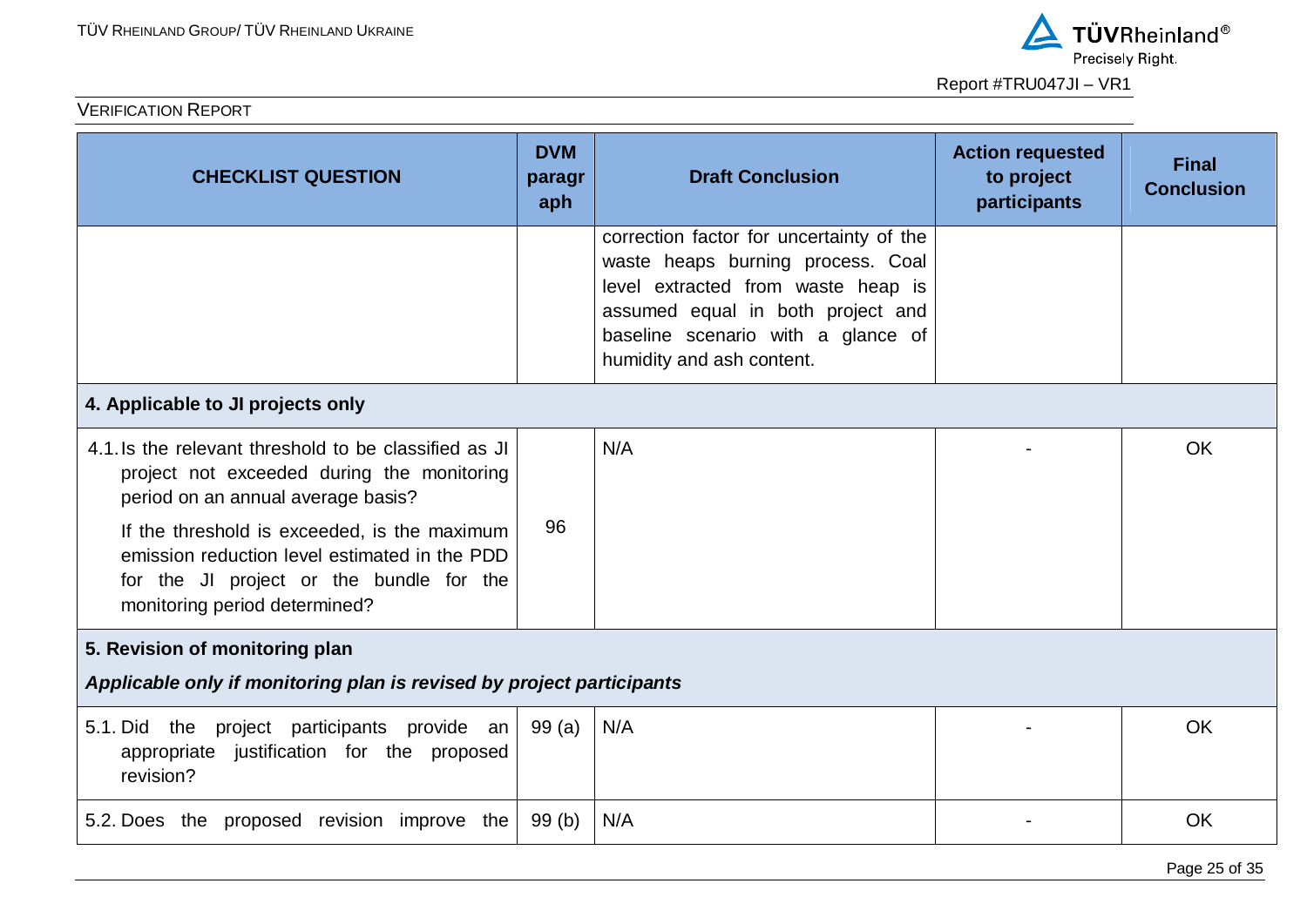| <b>CHECKLIST QUESTION</b>                                                                                                                                                                                                     | <b>DVM</b><br>paragr<br>aph | <b>Draft Conclusion</b>                                                                                                                                                                                                                                                                                                                                                                                                                                                        | <b>Action requested</b><br>to project<br>participants                                                                                                                                         | <b>Final</b><br><b>Conclusion</b> |
|-------------------------------------------------------------------------------------------------------------------------------------------------------------------------------------------------------------------------------|-----------------------------|--------------------------------------------------------------------------------------------------------------------------------------------------------------------------------------------------------------------------------------------------------------------------------------------------------------------------------------------------------------------------------------------------------------------------------------------------------------------------------|-----------------------------------------------------------------------------------------------------------------------------------------------------------------------------------------------|-----------------------------------|
| accuracy and/or applicability of information<br>collected compared to the original monitoring<br>plan without changing conformity with the<br>relevant rules and regulations<br>for the<br>establishment of monitoring plans? |                             |                                                                                                                                                                                                                                                                                                                                                                                                                                                                                |                                                                                                                                                                                               |                                   |
| 6. Data management                                                                                                                                                                                                            |                             |                                                                                                                                                                                                                                                                                                                                                                                                                                                                                |                                                                                                                                                                                               |                                   |
| 4.1. Is the implementation of data collection<br>procedures in accordance with the monitoring<br>plan, including the quality control and quality<br>assurance procedures?                                                     | 101(a)                      | Data collection procedure is carried out<br>in accordance with the monitoring plan,<br>including the quality control and quality<br>assurance procedures and has been<br>checked by the verification team on-<br>site. The monitoring plan is presented<br>in the section D of the registered PDD<br>ver.2.0. The verification team confirms<br>effectiveness of existing management<br>and operational systems and found<br>them eligible for reliable project<br>monitoring. | <b>CAR</b><br>06.<br>Please<br>provide information<br>monitoring<br>about<br>archiving for<br>and<br>of<br>date<br>power<br>consumption<br>in a<br>beneficiation<br>plant<br>in tabular form. | <b>OK</b>                         |
| $4.2.$ Is<br>function<br>of the<br>the<br>monitoring<br>equipment, including its calibration status, is in<br>order?                                                                                                          | $101$ (b)                   | The monitoring equipment employed<br>by the project has functioned in<br>accordance with the monitoring plan<br>and in general is in order. The<br>verification team has verified that the                                                                                                                                                                                                                                                                                     | <b>CAR 07. Please</b><br>correct the name of<br>the automobile<br>scales (VTA) in the                                                                                                         | <b>OK</b>                         |

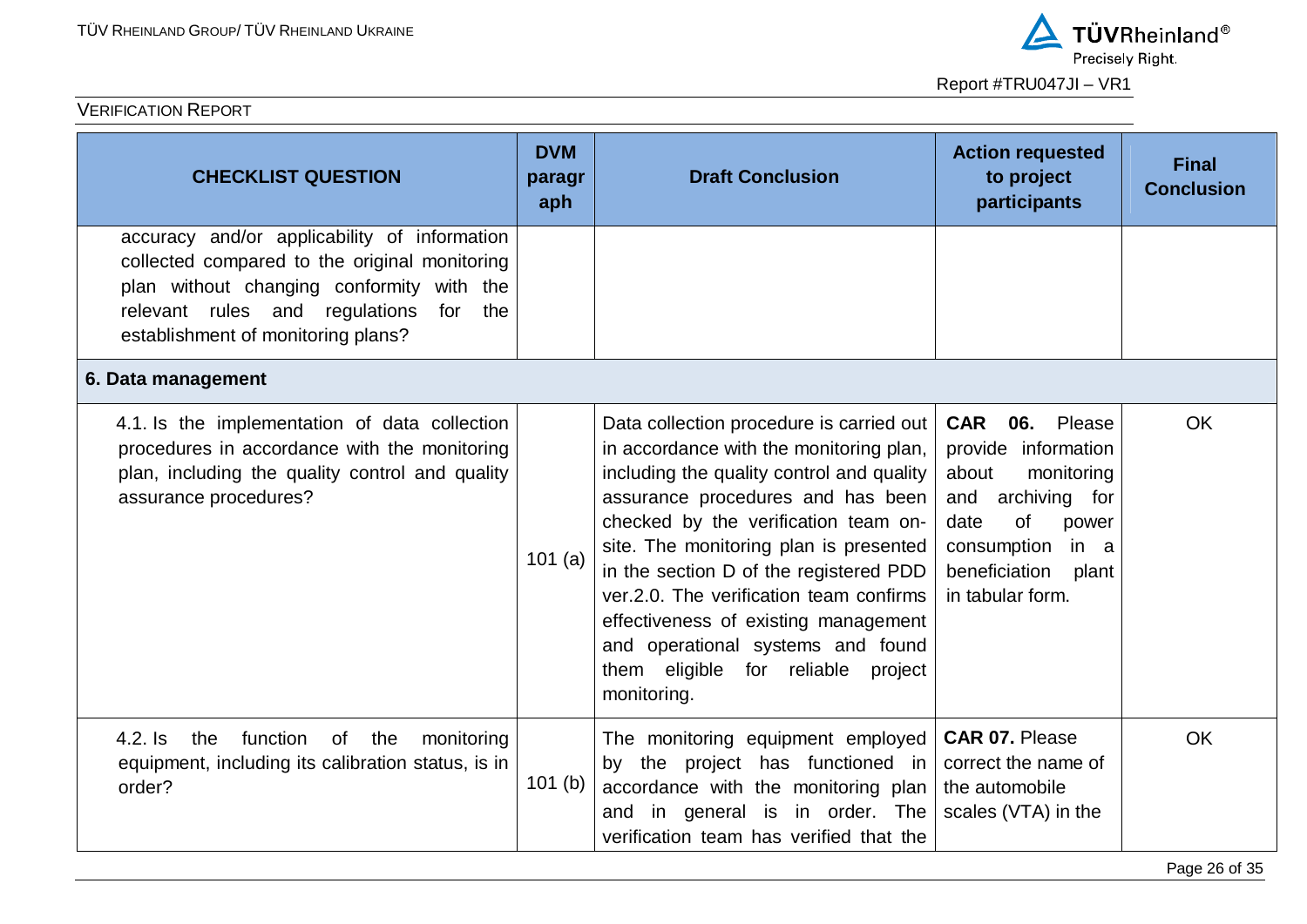| <b>CHECKLIST QUESTION</b>                                                                      | <b>DVM</b><br>paragr<br>aph | <b>Draft Conclusion</b>                                                                                                                                                                                                                                                                                                                                                                                                                                  | <b>Action requested</b><br>to project<br>participants                                                                                                       | <b>Final</b><br><b>Conclusion</b> |
|------------------------------------------------------------------------------------------------|-----------------------------|----------------------------------------------------------------------------------------------------------------------------------------------------------------------------------------------------------------------------------------------------------------------------------------------------------------------------------------------------------------------------------------------------------------------------------------------------------|-------------------------------------------------------------------------------------------------------------------------------------------------------------|-----------------------------------|
|                                                                                                |                             | reported metering devices are in fact<br>installed and operational. The metering<br>devices<br>have<br>appropriate<br>documentation, such as passports and<br>calibration certificates.                                                                                                                                                                                                                                                                  | monitoring report.<br><b>CAR 08. Please</b><br>include into the list<br>of third-party<br>company SE<br>"Standard" as<br>involved in project<br>activities. |                                   |
| 4.3. Are the evidence and records used for the<br>monitoring maintained in a traceable manner? | 101 $(c)$                   | The evidence and records used for the<br>monitoring<br>maintained<br>are<br>in a<br>traceable manner. Verification team<br>has got access to all necessary data<br>on monitoring system and emission<br>reductions and received necessary<br>evidence on site. However, necessary<br>data storage and archiving procedure<br>for diesel parameter has not been<br>defined in the monitoring plan and has<br>not been presented in the PDD.<br><b>CAR</b> | <b>CAR 09. Provide</b><br>supporting<br>documents to AIE<br>confirming<br>monitoring data on<br>diesel fuel, and acts<br>on mobile weighing<br>scales.      | <b>OK</b>                         |
| 4.4. Is the data collection and management<br>system for the project in accordance with the    | $101$ (d)                   | The data collection and management<br>system for the project is in accordance<br>with the monitoring plan as described                                                                                                                                                                                                                                                                                                                                   | <b>CAR 10. Correct</b><br>title of Section B on<br>page 6 of the                                                                                            | <b>OK</b>                         |



Report #TRU047JI – VR1

Page 27 of 35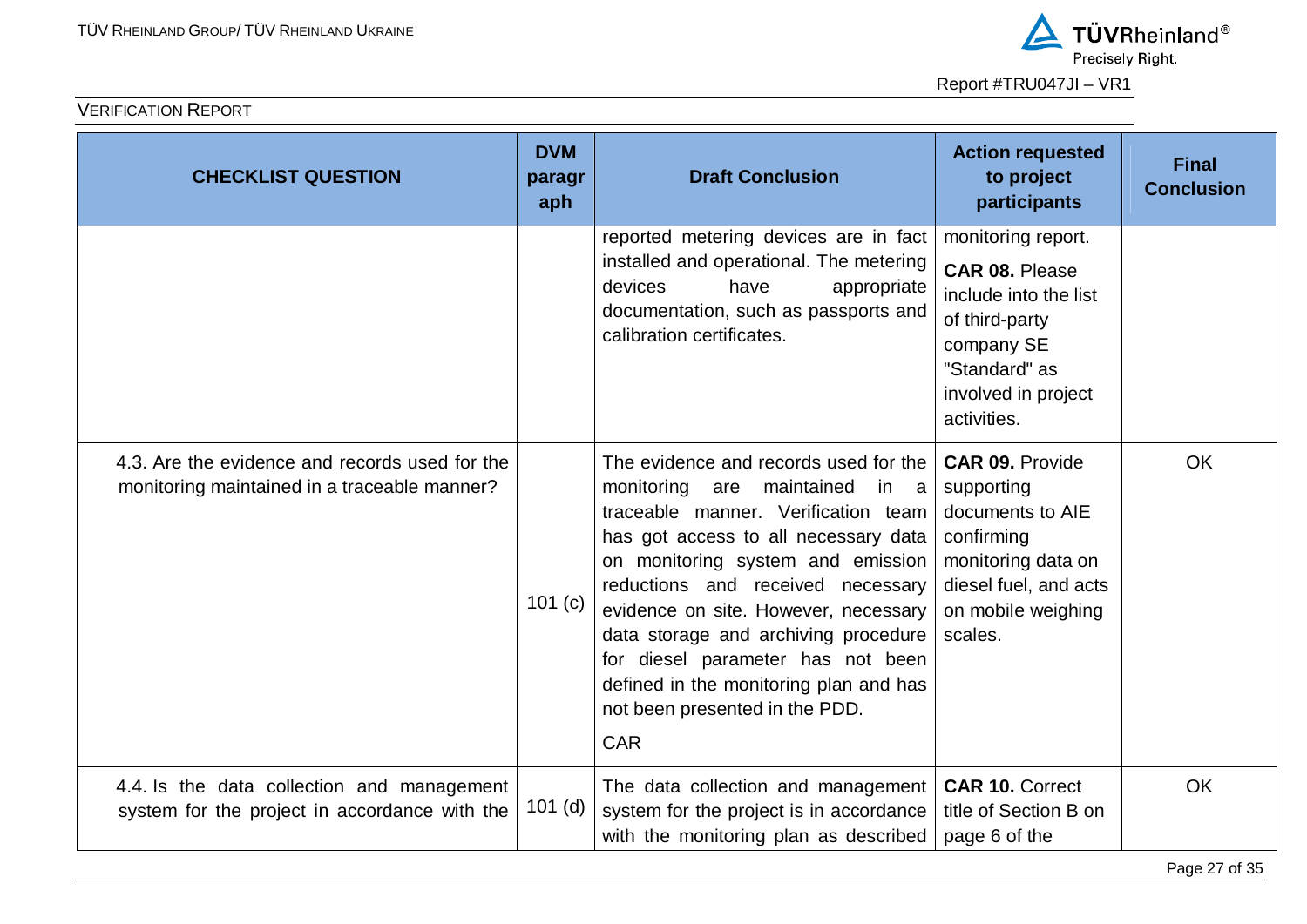

| <b>CHECKLIST QUESTION</b> | <b>DVM</b><br>paragr<br>aph | <b>Draft Conclusion</b>                                                                                                                                                                                                                                                                                                                                                                                                                                                                                                                                                                                                             | <b>Action requested</b><br>to project<br>participants                                                                        | <b>Final</b><br><b>Conclusion</b> |
|---------------------------|-----------------------------|-------------------------------------------------------------------------------------------------------------------------------------------------------------------------------------------------------------------------------------------------------------------------------------------------------------------------------------------------------------------------------------------------------------------------------------------------------------------------------------------------------------------------------------------------------------------------------------------------------------------------------------|------------------------------------------------------------------------------------------------------------------------------|-----------------------------------|
| monitoring plan?          |                             | in the registered PDD section D.3.<br>Roles and responsibilities of the<br>technical staff in the framework of the<br>monitoring are described in the<br>The general<br>monitoring report.<br>monitoring<br>management<br>is<br>implemented by the Director of the<br>company LLC "Trading House<br>"Metalprom""<br>through<br>the<br>supervision and coordination of the<br>activities of his subordinates, such as<br>Chief<br>Production<br>Officer,<br>the<br>Laboratorial Manager and Accountant.<br>The responsibilities and authorities are<br>described for each individual in job<br>descriptions as required statutorily. | <b>Monitoring Report.</b><br><b>CAR 11. Please</b><br>correct fonts and<br>intervals throughout<br>the monitoring<br>report. |                                   |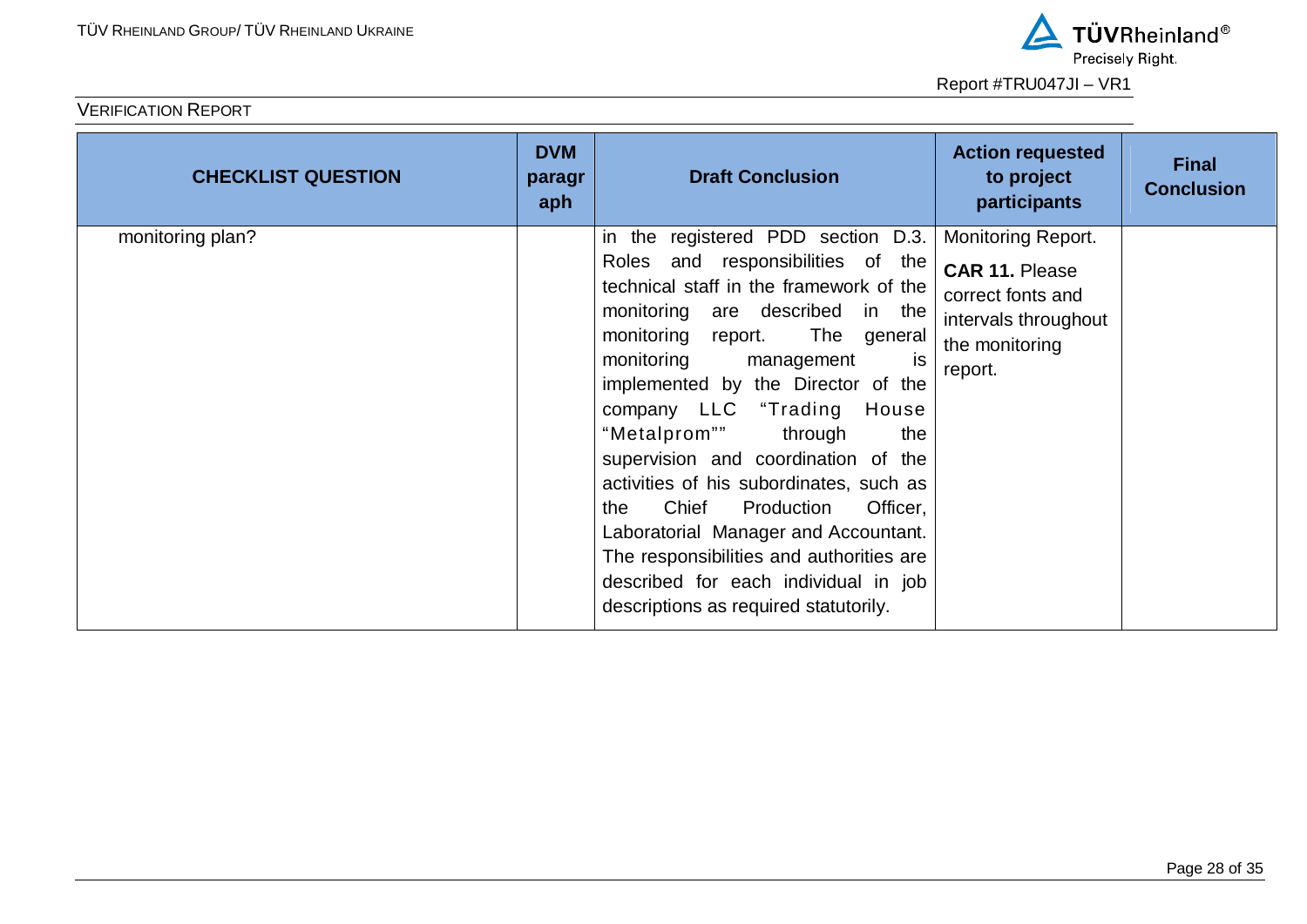

## **Table 2 - Resolution of CARs, CLs and FARs**

| No. | <b>Type of</b><br>request | <b>Observation</b>                                                                                                                                                                        | Ref. to<br>checklist<br>question in<br>table 1 | <b>Summary of project owner</b><br>response                                                                                                                                                                                                                                                                                                                                                                    | <b>Verification team</b><br>conclusion                                                          |
|-----|---------------------------|-------------------------------------------------------------------------------------------------------------------------------------------------------------------------------------------|------------------------------------------------|----------------------------------------------------------------------------------------------------------------------------------------------------------------------------------------------------------------------------------------------------------------------------------------------------------------------------------------------------------------------------------------------------------------|-------------------------------------------------------------------------------------------------|
| 1.  | <b>FAR 01.</b>            | The Project hasn't obtained Letters of<br>Approval from the parties involved                                                                                                              | 90                                             | verification<br>project<br>During<br>participant has provided to AIE<br>Letter of Approval from Host<br>country (Ukraine) #1221/23/7<br>issued on 10 May 2012 and<br>the<br>foreign<br>from<br>country<br>(Republic of Latvia) #12.2-<br>02/7838/7753 issued<br>on 11<br>May 2012.                                                                                                                             | <b>Issue is closed. All</b><br>letters from parties<br>involved excepted and<br>lunconditional. |
| 2.  | <b>CAR 01.</b>            | Please correct the value of reducing<br>greenhouse gas emissions from the PDD<br>(page 5) according to the latest version<br>2.0 of the PDD 03.05.2012. Please<br>explain the difference. | 93                                             | <b>The</b><br>value<br>of<br>reducing<br>greenhouse gas emissions from<br>the PDD (page 5) according to<br>latest version 2.0 from<br>the<br>03.05.2012 PDD is corrected.<br>The difference in values of<br>emissions caused by use of<br>value of carbon content in coal<br>National Inventory<br>by the<br>Report of Ukraine 1990- 2010<br>years in the Table P2.41. under<br>the item 1.A.1.a - «Production | <b>Issue is closed.</b>                                                                         |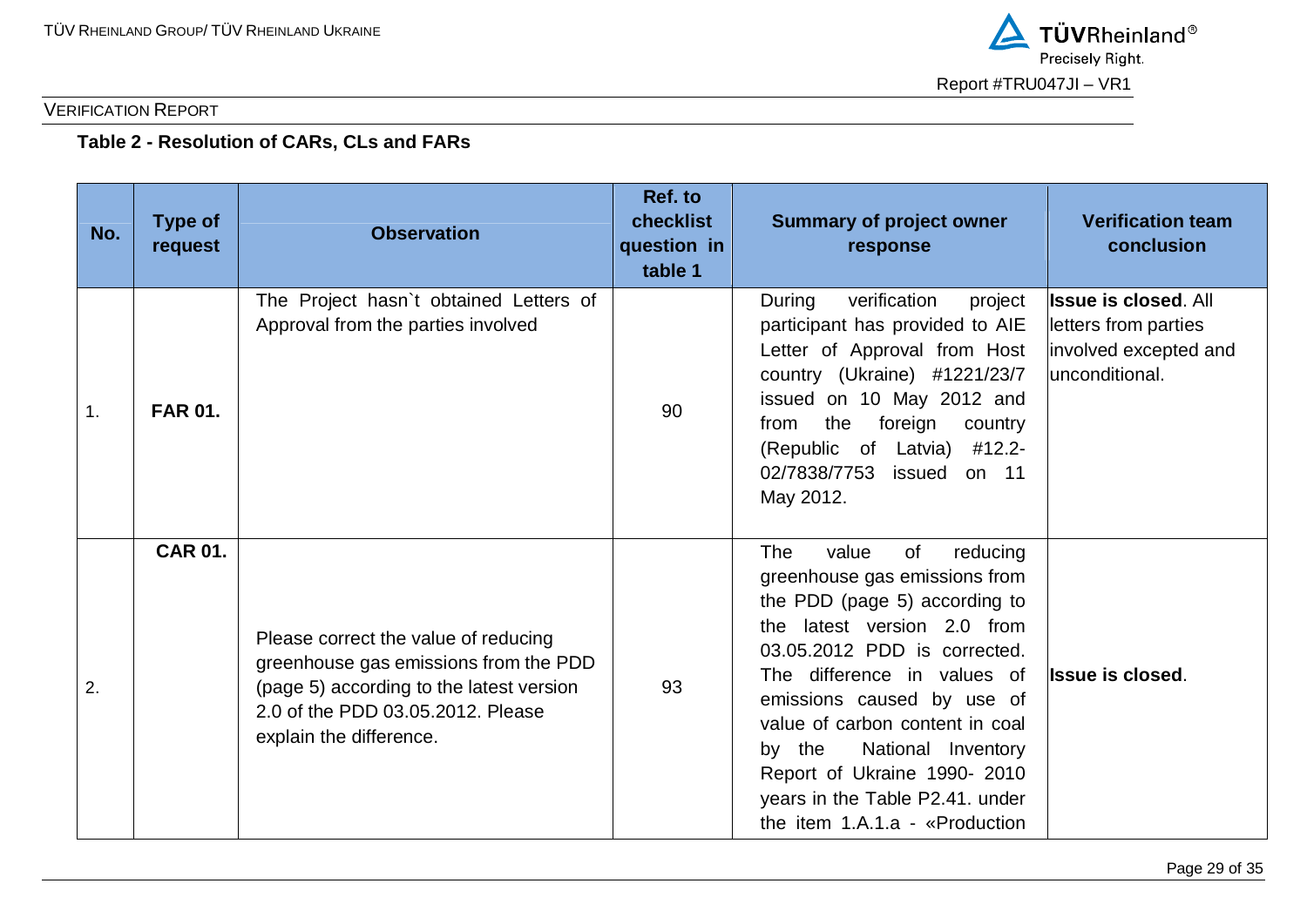

|    |                |                                                                                                                          |       | of electricity and heat" that is<br>equal to 25.99 TC / TJ instead<br>of the value of the item 1.A.1.c -<br>"Production of solid fuels and<br>other energy industries " that is<br>equal to 25.3, which according<br>to explaining on page 93 of<br>Report concerned the use of<br>coal for production of other<br>fuels and do not meet the<br>project activity. |                         |
|----|----------------|--------------------------------------------------------------------------------------------------------------------------|-------|-------------------------------------------------------------------------------------------------------------------------------------------------------------------------------------------------------------------------------------------------------------------------------------------------------------------------------------------------------------------|-------------------------|
| 3. | <b>CAR 02.</b> | Please provide the calculation of<br>electricity consumption for beneficiation<br>plant, signed by a responsible person. | 95(b) | Provided the calculation of<br>energy consumption per tone of<br>the finished product, signed by<br>chief<br>engineer<br>the<br>0f<br>benefication factory.                                                                                                                                                                                                       | <b>Issue is closed.</b> |
| 4. | <b>CAR 03.</b> | Please provide more detailed what<br>expenses of diesel fuel included in the<br>monitoring of project emissions.         | 95(b) | In the monitoring of project<br>emissions it included diesel fuel<br>costs due to working of mining<br>equipment on the dismantling<br>dump, the cost of diesel fuel<br>when transporting rocks at<br>benefication factory and the<br>transport of end product to<br>Buyer - Donetsk enterprise JSC<br>"Oblpalyvo".                                               | <b>Issue is closed.</b> |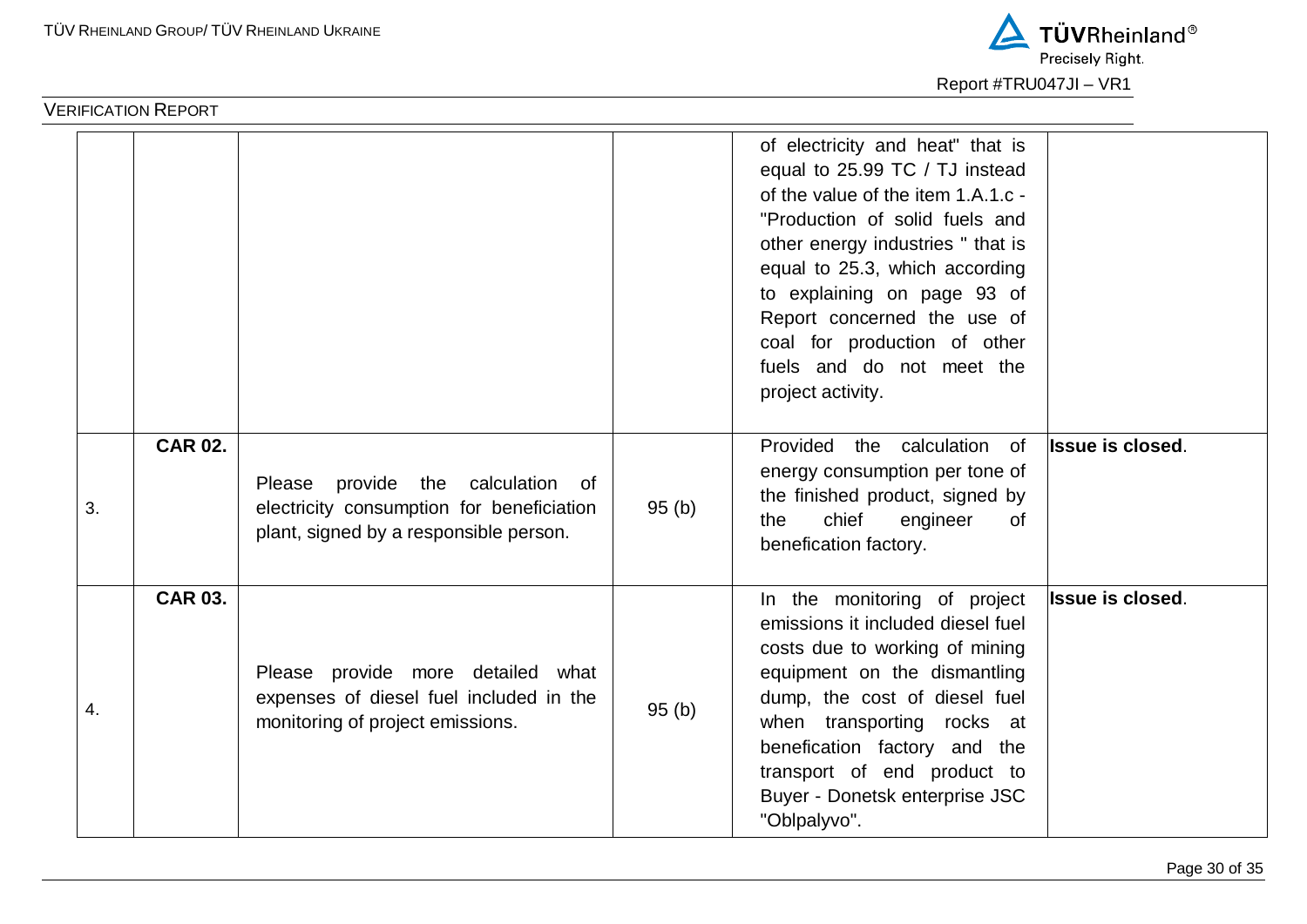

| 5. | <b>CAR 04.</b> | Please provide a certificate of coal<br>obtained<br>quality<br>after<br>enrichment<br>moldboard mass of waste heap.                                 | 95(c)  | Quality certificates are provided<br>beneficiation<br>plant<br>by<br>to<br>laboratory due to contract<br>during a month and are owns of<br>factory. On the basis of these<br>certificates the factory provides<br>the customer<br>monthly<br>for<br>balance of processing raw<br>materials with a full list of all<br>parameters<br>of<br>concentrate<br>obtained,<br>it<br>take<br>full<br>responsibility for the listed data. | <b>Issue is closed.</b> |
|----|----------------|-----------------------------------------------------------------------------------------------------------------------------------------------------|--------|---------------------------------------------------------------------------------------------------------------------------------------------------------------------------------------------------------------------------------------------------------------------------------------------------------------------------------------------------------------------------------------------------------------------------------|-------------------------|
| 6. | <b>CAR 05.</b> | Please correct the formulas in Table, 9.                                                                                                            | 95(d)  | Formulas<br>in<br>Table 9<br>are<br>corrected.                                                                                                                                                                                                                                                                                                                                                                                  | <b>Issue is closed.</b> |
| 7. | <b>CAR 06.</b> | information<br>Please<br>provide<br>about<br>monitoring and archiving for date of<br>power consumption in a beneficiation<br>plant in tabular form. | 101(a) | Enrichment plant is outside of<br>the jurisdiction of LLC "Trade<br>House" Metalprom". In this case<br>the JI projects mechanism<br>consider the cost of electricity<br>benefication<br>coal<br>at l<br>as.<br>leakages, that are calculated on<br>conservative assumptions, and<br>are not subject to monitoring.                                                                                                              | Issue is closed.        |
| 8. | <b>CAR 07.</b> | Please correct the name of the                                                                                                                      | 101(b) | The name of the automobile                                                                                                                                                                                                                                                                                                                                                                                                      | <b>Issue is closed.</b> |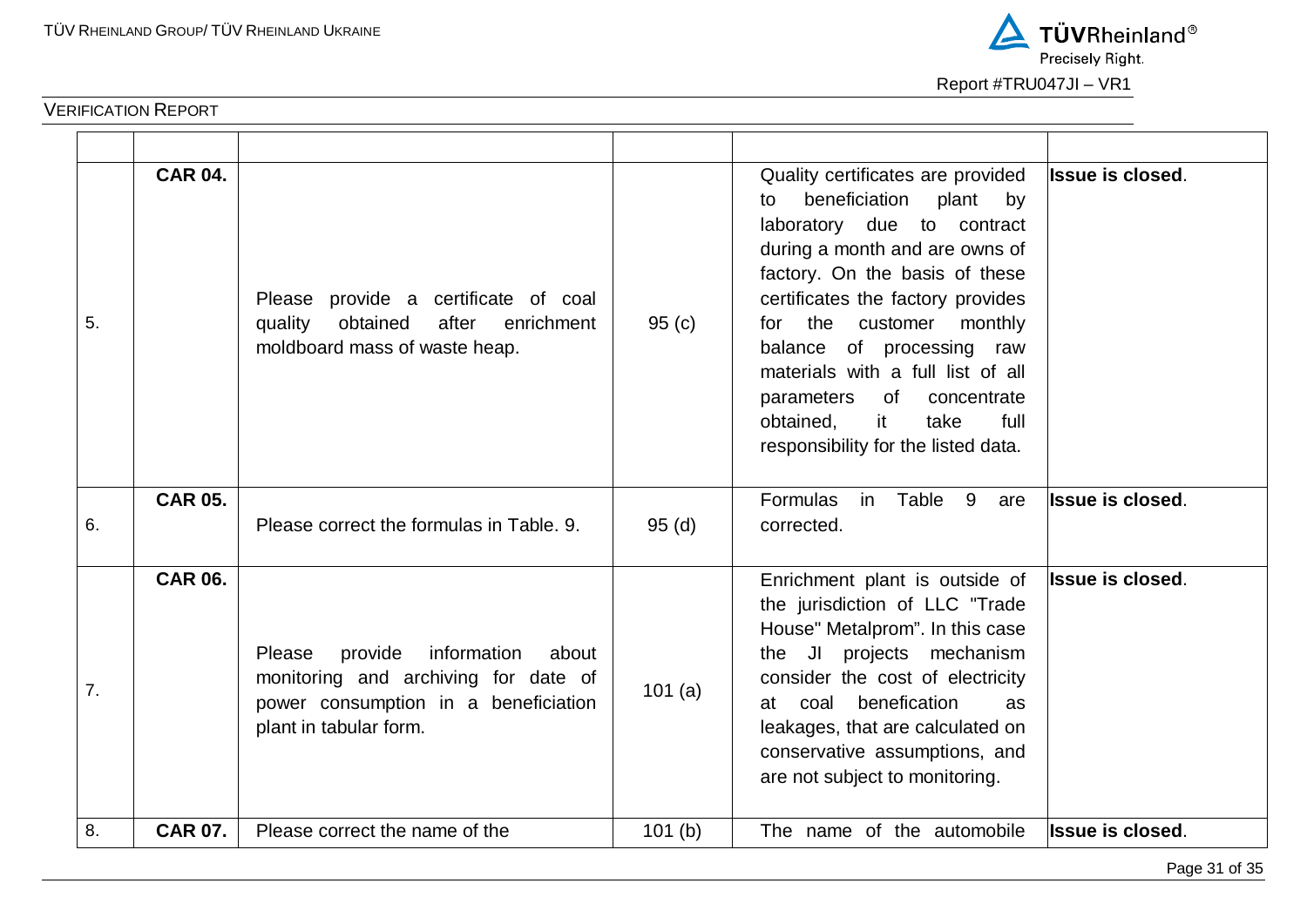

|     |                | automobile scales (VTA) in the<br>monitoring report.                                                                        |           | scales (VTA) in the monitoring<br>report is corrected.                                                                                                                                                                            |                         |
|-----|----------------|-----------------------------------------------------------------------------------------------------------------------------|-----------|-----------------------------------------------------------------------------------------------------------------------------------------------------------------------------------------------------------------------------------|-------------------------|
| 9.  | <b>CAR 08.</b> | Please include into the list of third-party<br>company SE "Standard" as involved in<br>project activities.                  | 101(b)    | <b>SC</b><br>"Standard",<br>Firm<br>as<br>engaged in project activities,<br>added to the list of third parties.                                                                                                                   | <b>Issue is closed.</b> |
| 10. | <b>CAR 09.</b> | Provide supporting documents to AIE<br>confirming monitoring data on diesel<br>fuel, and acts on mobile weighing<br>scales. | 101 (c)   | Provided monthly acts of work<br>performed by the contractor<br>with the calculation of the cost<br>of work performed, including<br>specifying the cost of diesel fuel<br>as well as acts of monthly<br>weighing at truck scales. | <b>Issue is closed.</b> |
| 11. | <b>CAR 10.</b> | Correct title of Section B on page 6 of<br>the Monitoring Report.                                                           | $101$ (d) | Section<br>title<br>fixed:<br>«Key<br>monitoring activities»                                                                                                                                                                      | <b>Issue is closed.</b> |
| 12. | <b>CAR 11.</b> | correct fonts and<br>intervals<br>Please<br>throughout the monitoring report.                                               | $101$ (d) | Fonts and intervals throughout<br>Monitoring<br>the<br>report are<br>corrected.                                                                                                                                                   | <b>Issue is closed.</b> |
| 13. | CL 01.         | Explain why in the waste heap's<br>passport noted that in 1975, waste heap<br>was "burning".                                | 93        | A small center of fire, which<br>1975,<br>appeared<br>in<br>was<br>extinguished. Further fire was<br>not happening, but the heap<br>belongs to a class of dumps,<br>spontaneous<br>prone<br>to                                    | <b>Issue is closed.</b> |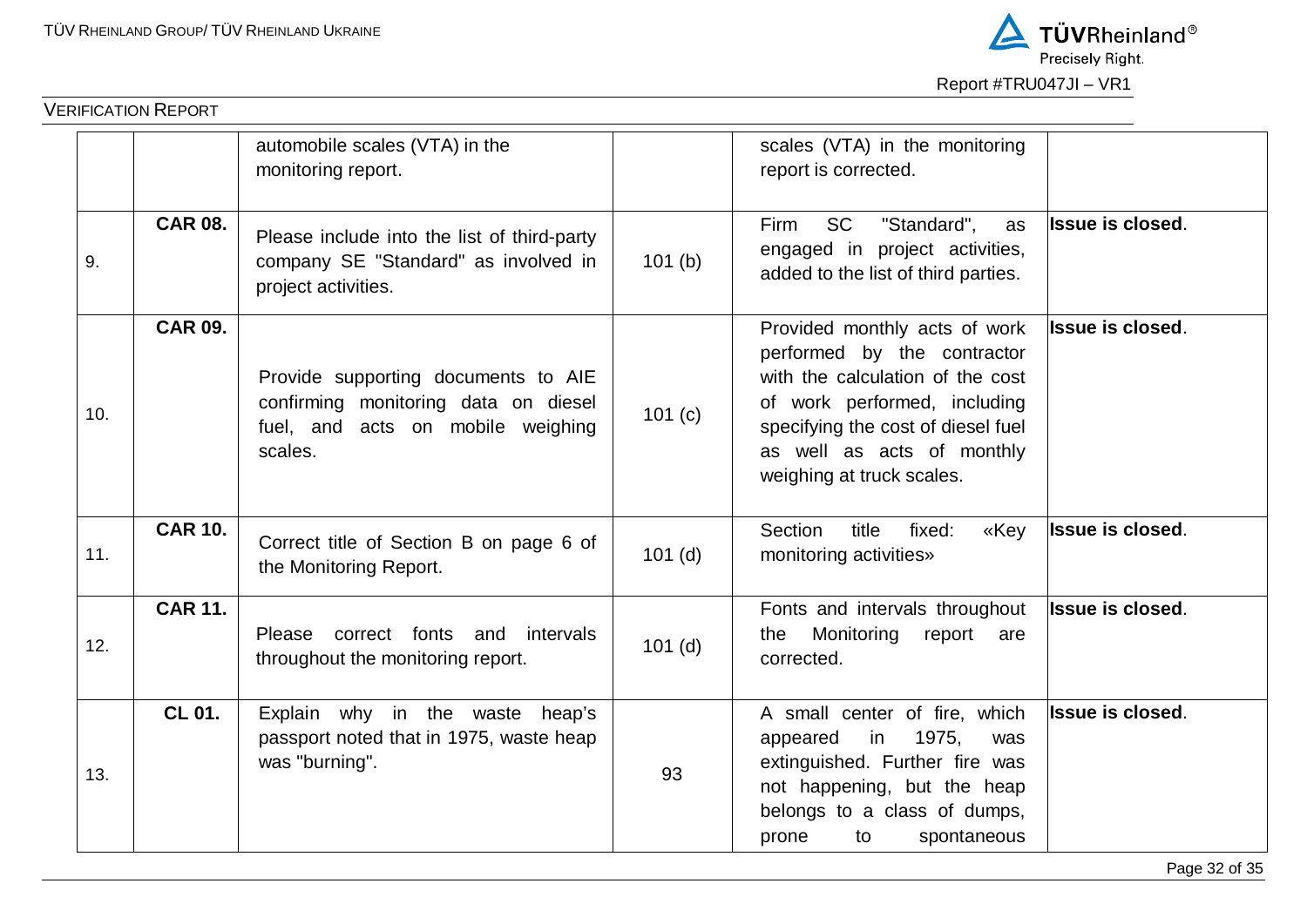

|     | <b>VERIFICATION REPORT</b> |                                                                                                                                                                                                 |       |                                                                                                                                                                                                                                                                                                                                               |                         |
|-----|----------------------------|-------------------------------------------------------------------------------------------------------------------------------------------------------------------------------------------------|-------|-----------------------------------------------------------------------------------------------------------------------------------------------------------------------------------------------------------------------------------------------------------------------------------------------------------------------------------------------|-------------------------|
|     |                            |                                                                                                                                                                                                 |       | combustion.                                                                                                                                                                                                                                                                                                                                   |                         |
| 14. | CL 02.                     | Explain are data from the automobile<br>weight compare with the value in the<br>factory acts involved for calculation of<br>the average power consumption per ton<br>of coal.                   | 95(b) | coincide.<br><b>These</b><br>data<br>ln<br>the<br>calculating<br>weighted<br>average energy consumption<br>by acts of acceptance of work<br>resulting value is 14.94 kWh/ t.<br>In the calculation of emissions<br>adopted value of 15.0 kWh / t.                                                                                             | Issue is closed.        |
| 15. | CL 03.                     | Explain<br>whether<br>theoretical<br>the<br>calculation of electricity consumption<br>correspond to the actual consumption of<br>electricity by the factory for the whole<br>monitoring period. | 95(c) | calculation<br>The<br>theoretical<br>corresponds to the actual<br>consumption of electricity for<br>the entire factory monitoring<br>period. This is demonstrated in<br>acts of acceptance of the<br>works.                                                                                                                                   | <b>Issue is closed.</b> |
| 16. | <b>CL 04.</b>              | Explain how ash content, humidity and<br>power consumption are taking into<br>account in the acts for the whole volume<br>of output per month.                                                  | 95(c) | Ash content, humidity, and<br>power consumption were taken<br>into account, as a weighted<br>average. Ash and moisture are<br>not involved in calculating of<br>emissions. Coal grade A, which<br>is obtained due to beneficiation<br>contract, by ISO 4083-2002 has<br>a lower calorific value, which is<br>not lower than 21.72 GJ / t This | <b>Issue is closed.</b> |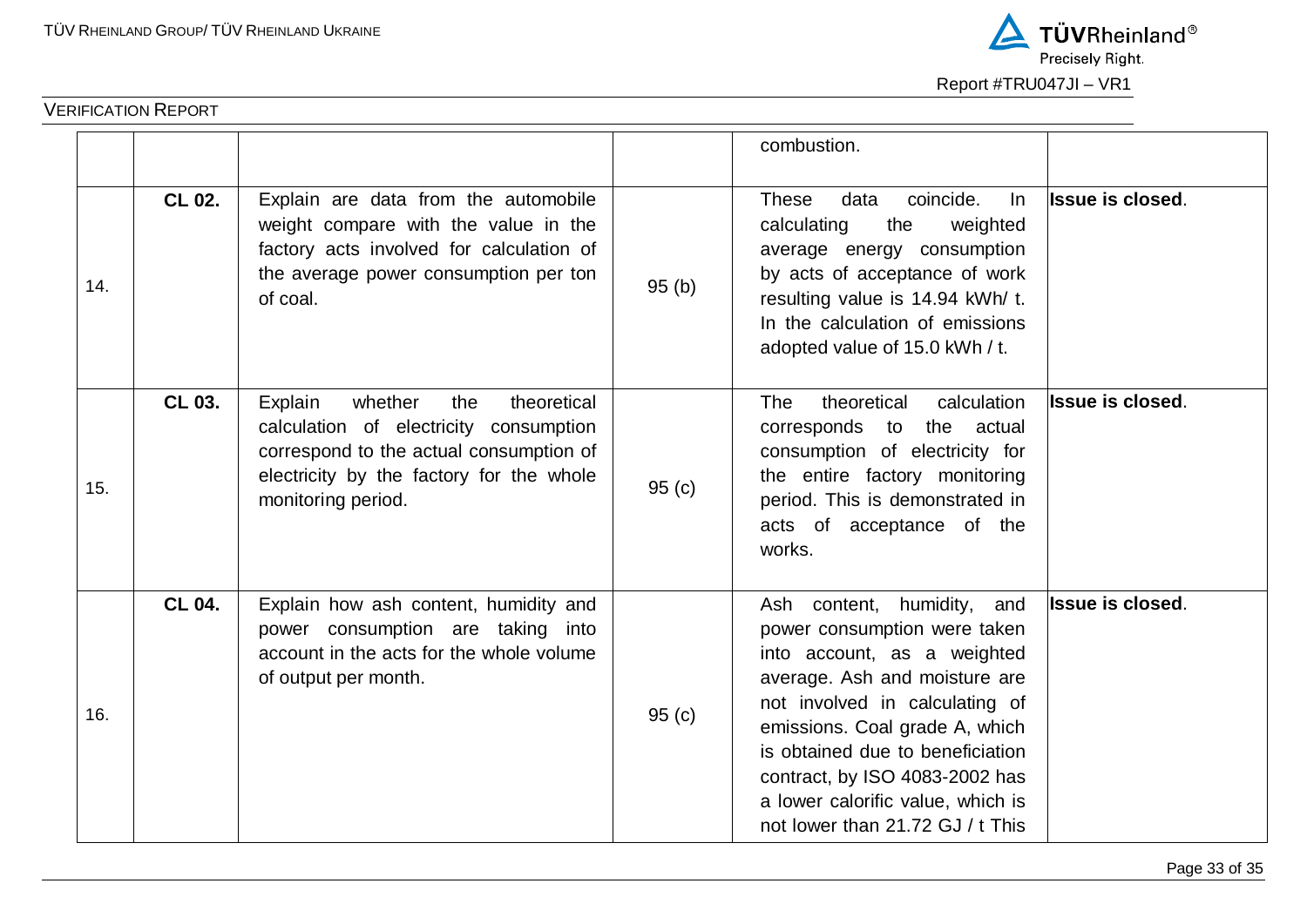

|     |        |                                                                                              |       | value is higher than the value<br>21.6 GJ / t, which is displayed<br>in the National Inventory Report<br>1990-2010. But, for reasons of<br>conservatism,<br>the<br>project<br>adopted value lower calorific<br>value from the Report.                                                                                                                                                                                                                                                                                                                      |                         |
|-----|--------|----------------------------------------------------------------------------------------------|-------|------------------------------------------------------------------------------------------------------------------------------------------------------------------------------------------------------------------------------------------------------------------------------------------------------------------------------------------------------------------------------------------------------------------------------------------------------------------------------------------------------------------------------------------------------------|-------------------------|
| 17. | CL 05. | Explain to which class of electricity<br>consumption consumers<br>beneficiation<br>plant is? | 95(c) | Benefication Plant Ltd. "PC"<br>Donetsk coal fuel "refers to<br>second-class consumers with<br>monthly consumption less than<br>150 million kW-hr. As an<br>example,<br>electricity<br>consumption in the benefication<br>of coal for the project activity:<br>Specific energy consumption -<br>15 kWh/t with Capacity - 200t/h.<br>When working in three shifts<br>per month will be consumed<br>$15H200H24H30 = 2.16$ million<br>kWh of electricity, which is<br>much less than required for<br>transfer into the category of a 1<br>class of consumers. | <b>Issue is closed.</b> |
| 18. | CL 06. | Please<br>explain<br>what<br>conservative<br>assumptions were made in establishing           | 95(d) | When determining the cost of<br>electricity<br>consumption<br>at                                                                                                                                                                                                                                                                                                                                                                                                                                                                                           | <b>Issue is closed.</b> |